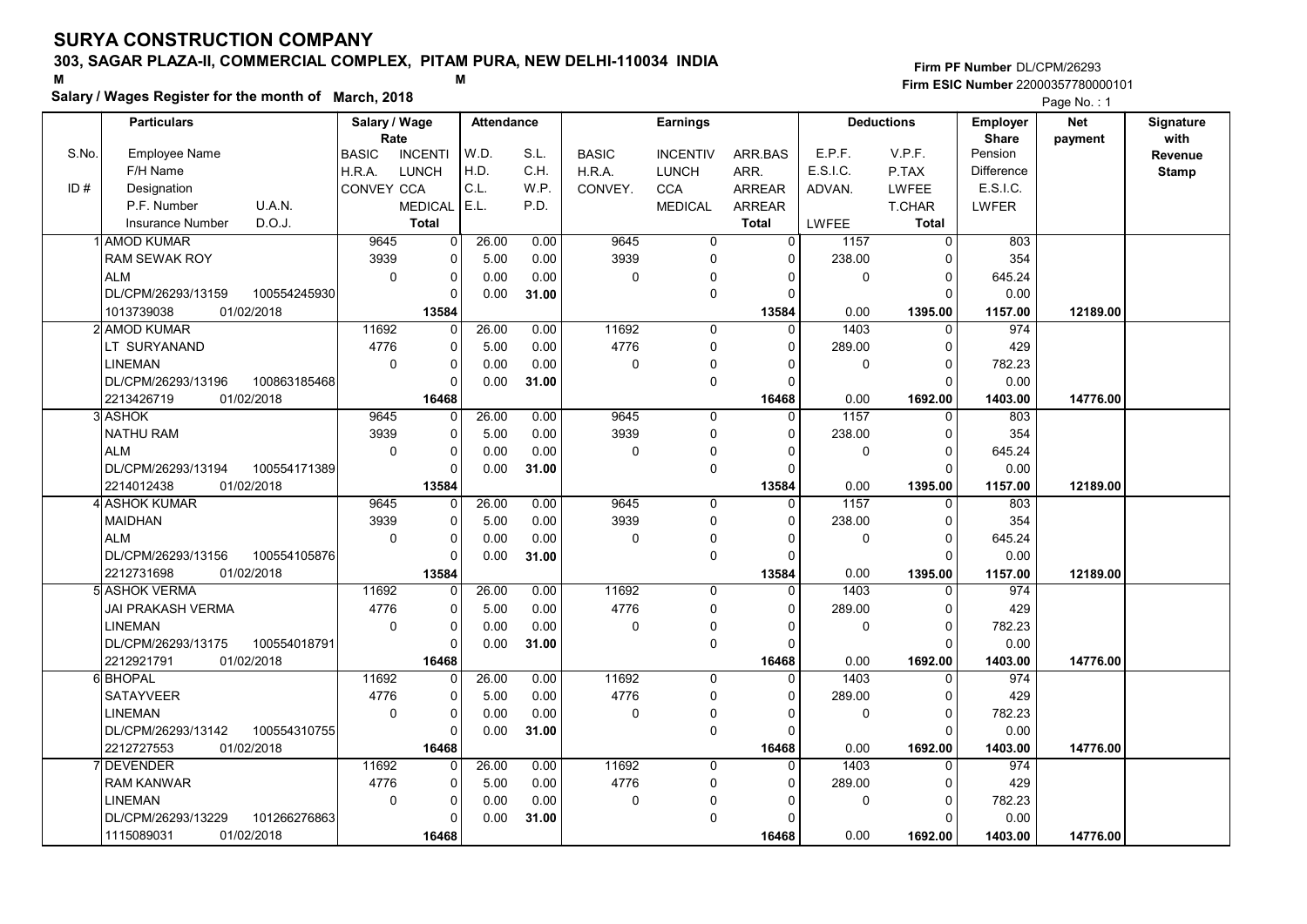# 303, SAGAR PLAZA-II, COMMERCIAL COMPLEX, PITAM PURA, NEW DELHI-110034 INDIA

#### Salary / Wages Register for the month of March, 2018

|       | Salary / wages Register for the month of March, 2018 |                                |                   |       |              |                 |                |          |                   |                 | Page No.: 2 |              |
|-------|------------------------------------------------------|--------------------------------|-------------------|-------|--------------|-----------------|----------------|----------|-------------------|-----------------|-------------|--------------|
|       | <b>Particulars</b>                                   | Salary / Wage                  | <b>Attendance</b> |       |              | <b>Earnings</b> |                |          | <b>Deductions</b> | <b>Employer</b> | <b>Net</b>  | Signature    |
|       |                                                      | Rate                           |                   |       |              |                 |                |          |                   | <b>Share</b>    | payment     | with         |
| S.No. | Employee Name                                        | <b>BASIC</b><br><b>INCENTI</b> | W.D.              | S.L.  | <b>BASIC</b> | <b>INCENTIV</b> | ARR.BAS        | E.P.F.   | V.P.F.            | Pension         |             | Revenue      |
|       | F/H Name                                             | <b>LUNCH</b><br>H.R.A.         | H.D.              | C.H.  | H.R.A.       | <b>LUNCH</b>    | ARR.           | E.S.I.C. | P.TAX             | Difference      |             | <b>Stamp</b> |
| ID#   | Designation                                          | CONVEY CCA                     | C.L.              | WP.   | CONVEY.      | <b>CCA</b>      | <b>ARREAR</b>  | ADVAN.   | LWFEE             | E.S.I.C.        |             |              |
|       | U.A.N.<br>P.F. Number                                | <b>MEDICAL</b>                 | E.L.              | P.D.  |              | <b>MEDICAL</b>  | <b>ARREAR</b>  |          | T.CHAR            | <b>LWFER</b>    |             |              |
|       | D.O.J.<br><b>Insurance Number</b>                    | <b>Total</b>                   |                   |       |              |                 | <b>Total</b>   | LWFEE    | <b>Total</b>      |                 |             |              |
|       | 8 DEVENDER KUMAR                                     | 9645                           | 26.00<br>0        | 0.00  | 9645         | $\overline{0}$  | $\overline{0}$ | 1157     | $\overline{0}$    | 803             |             |              |
|       | <b>SHRI RAM</b>                                      | 3939                           | 5.00<br>0         | 0.00  | 3939         | 0               | $\Omega$       | 238.00   | U                 | 354             |             |              |
|       | <b>ALM</b>                                           | $\mathbf 0$                    | 0.00<br>0         | 0.00  | $\mathbf 0$  | $\Omega$        | 0              | 0        | 0                 | 645.24          |             |              |
|       | DL/CPM/26293/13133<br>100554349665                   |                                | U<br>0.00         | 31.00 |              | $\Omega$        | $\Omega$       |          | $\Omega$          | 0.00            |             |              |
|       | 2212727556<br>01/02/2018                             | 13584                          |                   |       |              |                 | 13584          | 0.00     | 1395.00           | 1157.00         | 12189.00    |              |
|       | 9 DEVENDRA KUMAR                                     | 11692                          | 22.00<br>$\Omega$ | 0.00  | 10938        | $\mathbf 0$     | $\Omega$       | 1313     | $\Omega$          | 911             |             |              |
|       | <b>CHANDRAN MEHTO</b>                                | 4776                           | 0<br>5.00         | 0.00  | 4468         | $\mathbf 0$     | 0              | 270.00   | $\Omega$          | 402             |             |              |
|       | <b>LINEMAN</b>                                       | $\mathbf 0$                    | 1.00<br>0         | 2.00  | $\mathbf 0$  | 0               | $\Omega$       | 0        | $\Omega$          | 731.79          |             |              |
|       | DL/CPM/26293/13218<br>101265601721                   |                                | 1.00<br>0         | 29.00 |              | $\mathbf 0$     | $\Omega$       |          | $\Omega$          | 0.00            |             |              |
|       | 1115112985<br>01/02/2018                             | 16468                          |                   |       |              |                 | 15406          | 0.00     | 1583.00           | 1313.00         | 13823.00    |              |
|       | 10 DHRAMPAL                                          | 9645                           | 21.00<br>$\Omega$ | 0.00  | 8712         | $\mathbf 0$     | $\Omega$       | 1045     | $\Omega$          | 726             |             |              |
|       | <b>SOBARAN</b>                                       | 3939                           | 0<br>5.00         | 0.00  | 3558         | $\mathbf 0$     | $\Omega$       | 215.00   | $\Omega$          | 319             |             |              |
|       | <b>ALM</b>                                           | $\mathbf 0$                    | 0<br>1.00         | 3.00  | $\mathbf 0$  | 0               | $\Omega$       | 0        | $\Omega$          | 582.83          |             |              |
|       | 100927152140<br>DL/CPM/26293/13206                   |                                | 1.00<br>0         | 28.00 |              | $\mathbf 0$     | $\Omega$       |          | $\Omega$          | 0.00            |             |              |
|       | 1114884846<br>01/02/2018                             | 13584                          |                   |       |              |                 | 12270          | 0.00     | 1260.00           | 1045.00         | 11010.00    |              |
|       | 11 GANESH                                            | 11692                          | 26.00<br>0        | 0.00  | 11692        | $\Omega$        | $\Omega$       | 1403     | $\Omega$          | 974             |             |              |
|       | <b>RAMDEV YADAV</b>                                  | 4776                           | 0<br>5.00         | 0.00  | 4776         | $\mathbf 0$     | $\Omega$       | 289.00   | $\Omega$          | 429             |             |              |
|       | <b>LINEMAN</b>                                       | $\mathbf 0$                    | 0<br>0.00         | 0.00  | $\mathbf 0$  | $\Omega$        | $\Omega$       | 0        | $\Omega$          | 782.23          |             |              |
|       | DL/CPM/26293/13217<br>101265601713                   |                                | U<br>0.00         | 31.00 |              | $\mathbf 0$     | $\Omega$       |          | $\Omega$          | 0.00            |             |              |
|       | 1011814214<br>01/02/2018                             | 16468                          |                   |       |              |                 | 16468          | 0.00     | 1692.00           | 1403.00         | 14776.00    |              |
|       | 12 GREAT MINZ                                        | 9645                           | 26.00<br>0        | 0.00  | 9645         | $\mathbf 0$     | $\Omega$       | 1157     | $\mathbf{0}$      | 803             |             |              |
|       | <b>MAHUL MINZ</b>                                    | 3939                           | 0<br>5.00         | 0.00  | 3939         | $\mathbf 0$     | 0              | 238.00   | $\Omega$          | 354             |             |              |
|       | <b>ALM</b>                                           | $\mathbf 0$                    | 0<br>0.00         | 0.00  | 0            | 0               | $\Omega$       | 0        | $\Omega$          | 645.24          |             |              |
|       | DL/CPM/26293/13154<br>100554105824                   |                                | 0<br>0.00         | 31.00 |              | $\mathbf 0$     | $\Omega$       |          | $\Omega$          | 0.00            |             |              |
|       | 2212727559<br>01/02/2018                             | 13584                          |                   |       |              |                 | 13584          | 0.00     | 1395.00           | 1157.00         | 12189.00    |              |
|       | 13 JAG MOHAN                                         | 11692                          | 26.00<br>0        | 0.00  | 11692        | $\Omega$        | $\Omega$       | 1403     | 0                 | 974             |             |              |
|       | <b>RAJA RAM</b>                                      | 4776                           | 0<br>5.00         | 0.00  | 4776         | $\mathbf 0$     | $\Omega$       | 289.00   | $\Omega$          | 429             |             |              |
|       | <b>LINEMAN</b>                                       | $\mathbf 0$                    | 0<br>0.00         | 0.00  | $\mathbf 0$  | 0               | $\Omega$       | 0        | $\Omega$          | 782.23          |             |              |
|       | DL/CPM/26293/13134<br>100865881868                   |                                | 0<br>0.00         | 31.00 |              | $\mathbf 0$     | $\Omega$       |          | $\Omega$          | 0.00            |             |              |
|       | 2212727562<br>01/02/2018                             | 16468                          |                   |       |              |                 | 16468          | 0.00     | 1692.00           | 1403.00         | 14776.00    |              |
|       | <b>14 JAGDISH YADAV</b>                              | 9645                           | 26.00<br>0        | 0.00  | 9645         | $\mathbf 0$     | $\Omega$       | 1157     | 0                 | 803             |             |              |
|       | <b>RAM NARESH YADAV</b>                              | 3939                           | 0<br>5.00         | 0.00  | 3939         | $\mathbf 0$     | 0              | 238.00   | $\Omega$          | 354             |             |              |
|       | <b>ALM</b>                                           | $\mathbf 0$                    | 0<br>0.00         | 0.00  | $\mathbf 0$  | 0               | $\Omega$       | 0        | 0                 | 645.24          |             |              |
|       | DL/CPM/26293/13183<br>100554243545                   |                                | 0<br>0.00         | 31.00 |              | 0               | $\Omega$       |          | $\Omega$          | 0.00            |             |              |
|       | 1013726467<br>01/02/2018                             | 13584                          |                   |       |              |                 | 13584          | 0.00     | 1395.00           | 1157.00         | 12189.00    |              |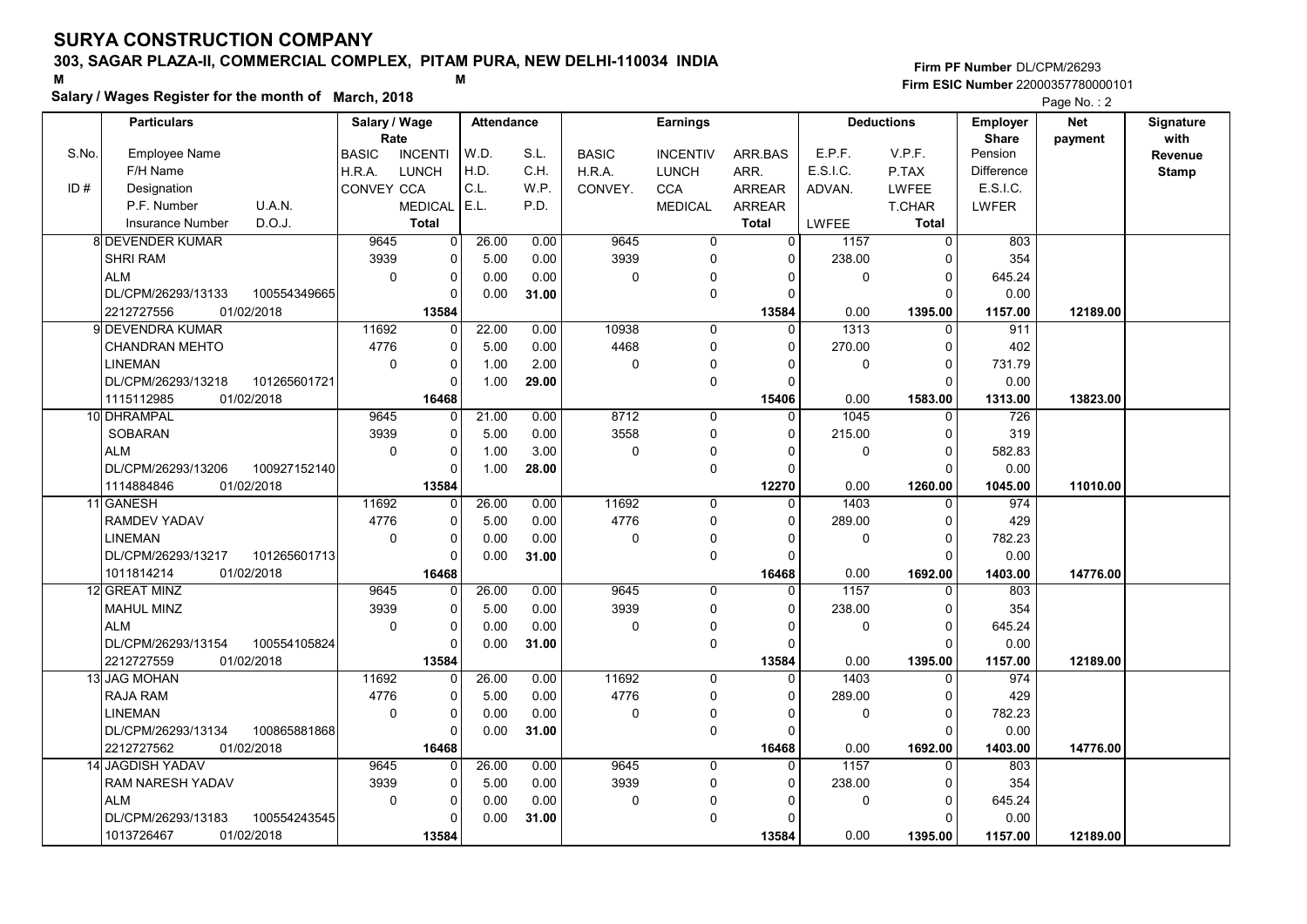# 303, SAGAR PLAZA-II, COMMERCIAL COMPLEX, PITAM PURA, NEW DELHI-110034 INDIA

#### Salary / Wages Register for the month of March, 2018

|       | Salary / wages Register for the month of March, 2018 |                                |                         |       |              |                 |                |          |                   |                   | Page No.: 3 |              |
|-------|------------------------------------------------------|--------------------------------|-------------------------|-------|--------------|-----------------|----------------|----------|-------------------|-------------------|-------------|--------------|
|       | <b>Particulars</b>                                   | Salary / Wage                  | <b>Attendance</b>       |       |              | <b>Earnings</b> |                |          | <b>Deductions</b> | <b>Employer</b>   | Net         | Signature    |
|       |                                                      | Rate                           |                         |       |              |                 |                |          |                   | <b>Share</b>      | payment     | with         |
| S.No. | <b>Employee Name</b>                                 | <b>BASIC</b><br><b>INCENTI</b> | W.D.                    | S.L.  | <b>BASIC</b> | <b>INCENTIV</b> | ARR BAS        | E.P.F.   | V.P.F.            | Pension           |             | Revenue      |
|       | F/H Name                                             | H.R.A.<br><b>LUNCH</b>         | H.D.                    | C.H.  | H.R.A.       | <b>LUNCH</b>    | ARR.           | E.S.I.C. | P.TAX             | <b>Difference</b> |             | <b>Stamp</b> |
| ID#   | Designation                                          | CONVEY CCA                     | C.L.                    | W.P.  | CONVEY.      | <b>CCA</b>      | <b>ARREAR</b>  | ADVAN.   | LWFEE             | E.S.I.C.          |             |              |
|       | U.A.N.<br>P.F. Number                                | <b>MEDICAL</b>                 | E.L.                    | P.D.  |              | <b>MEDICAL</b>  | <b>ARREAR</b>  |          | <b>T.CHAR</b>     | <b>LWFER</b>      |             |              |
|       | D.O.J.<br><b>Insurance Number</b>                    | <b>Total</b>                   |                         |       |              |                 | <b>Total</b>   | LWFEE    | <b>Total</b>      |                   |             |              |
|       | 15 JANMEJAY                                          | 9645                           | 26.00<br>0              | 0.00  | 9645         | $\overline{0}$  | $\overline{0}$ | 1157     | $\overline{0}$    | 803               |             |              |
|       | <b>GAJENDER YADAV</b>                                | 3939                           | 0<br>5.00               | 0.00  | 3939         | $\mathbf 0$     | $\Omega$       | 238.00   | $\cap$            | 354               |             |              |
|       | <b>ALM</b>                                           | $\mathbf 0$                    | 0<br>0.00               | 0.00  | 0            | $\mathbf 0$     | 0              | 0        | $\mathbf 0$       | 645.24            |             |              |
|       | DL/CPM/26293/13200<br>100873993200                   |                                | $\Omega$<br>0.00        | 31.00 |              | $\mathbf 0$     | $\Omega$       |          | $\Omega$          | 0.00              |             |              |
|       | 2212921840<br>01/02/2018                             | 13584                          |                         |       |              |                 | 13584          | 0.00     | 1395.00           | 1157.00           | 12189.00    |              |
|       | 16 JATA SHANKAR                                      | 11692                          | 26.00<br>0              | 0.00  | 11692        | 0               | 0              | 1403     | $\Omega$          | 974               |             |              |
|       | <b>ASHOK KUMAR</b>                                   | 4776                           | 5.00<br>0               | 0.00  | 4776         | $\mathbf 0$     | $\Omega$       | 289.00   | $\Omega$          | 429               |             |              |
|       | LINEMAN                                              | $\Omega$                       | 0<br>0.00               | 0.00  | $\Omega$     | $\mathbf 0$     | $\Omega$       | $\Omega$ | $\Omega$          | 782.23            |             |              |
|       | DL/CPM/26293/13160<br>100553875081                   |                                | $\overline{0}$<br>0.00  | 31.00 |              | $\pmb{0}$       | $\Omega$       |          | C                 | 0.00              |             |              |
|       | 2212727564<br>01/02/2018                             | 16468                          |                         |       |              |                 | 16468          | 0.00     | 1692.00           | 1403.00           | 14776.00    |              |
|       | 17 JITENDER                                          | 9645                           | 26.00<br>0              | 0.00  | 9645         | $\mathbf 0$     | 0              | 1157     | $\Omega$          | 803               |             |              |
|       | VASUDEV                                              | 3939                           | 0<br>5.00               | 0.00  | 3939         | $\mathbf 0$     | $\Omega$       | 238.00   | $\Omega$          | 354               |             |              |
|       | <b>ALM</b>                                           | $\Omega$                       | 0<br>0.00               | 0.00  | $\mathbf 0$  | 0               | 0              | 0        | $\Omega$          | 645.24            |             |              |
|       | 100554409440<br>DL/CPM/26293/13144                   |                                | 0.00<br>0               | 31.00 |              | $\mathbf 0$     | $\Omega$       |          | $\Omega$          | 0.00              |             |              |
|       | 1013583473<br>01/02/2018                             | 13584                          |                         |       |              |                 | 13584          | 0.00     | 1395.00           | 1157.00           | 12189.00    |              |
|       | 18 KAILASH KAUSHIK                                   | 9645                           | 26.00<br>0              | 0.00  | 9645         | $\Omega$        | $\Omega$       | 1157     | $\Omega$          | 803               |             |              |
|       | LEKHRAJ SHARMA                                       | 3939                           | 0<br>5.00               | 0.00  | 3939         | $\mathbf 0$     | $\Omega$       | 238.00   | $\Omega$          | 354               |             |              |
|       | <b>ALM</b>                                           | $\mathbf 0$                    | 0<br>0.00               | 0.00  | $\mathbf 0$  | $\Omega$        | 0              | 0        | $\Omega$          | 645.24            |             |              |
|       | DL/CPM/26293/13212<br>100867679571                   |                                | $\Omega$<br>0.00        | 31.00 |              | $\mathbf 0$     | $\Omega$       |          | $\Omega$          | 0.00              |             |              |
|       | 2214385663<br>01/02/2018                             | 13584                          |                         |       |              |                 | 13584          | 0.00     | 1395.00           | 1157.00           | 12189.00    |              |
|       | <b>19 KAILASH RAJPUT</b>                             | 11692                          | 26.00<br>$\Omega$       | 0.00  | 11692        | $\mathbf 0$     | $\Omega$       | 1403     | $\Omega$          | 974               |             |              |
|       | <b>LAL SINGH</b>                                     | 4776                           | 5.00<br>0               | 0.00  | 4776         | $\mathbf 0$     | $\Omega$       | 289.00   | $\Omega$          | 429               |             |              |
|       | <b>LINEMAN</b>                                       | $\mathbf 0$                    | 0<br>0.00               | 0.00  | $\mathbf 0$  | $\mathbf 0$     | $\Omega$       | 0        | $\Omega$          | 782.23            |             |              |
|       | DL/CPM/26293/13141<br>100862857820                   |                                | 0<br>0.00               | 31.00 |              | $\mathbf 0$     | $\Omega$       |          | $\Omega$          | 0.00              |             |              |
|       | 2212727565<br>01/02/2018                             | 16468                          |                         |       |              |                 | 16468          | 0.00     | 1692.00           | 1403.00           | 14776.00    |              |
|       | 20 KANAHIYA LAL                                      | 11692                          | 26.00<br>$\overline{0}$ | 0.00  | 11692        | 0               | $\Omega$       | 1403     | $\Omega$          | 974               |             |              |
|       | <b>CHATURI</b>                                       | 4776                           | 0<br>5.00               | 0.00  | 4776         | $\mathbf 0$     | $\Omega$       | 289.00   | $\Omega$          | 429               |             |              |
|       | LINEMAN                                              | $\Omega$                       | 0<br>0.00               | 0.00  | 0            | $\mathbf 0$     | $\Omega$       | 0        | $\Omega$          | 782.23            |             |              |
|       | 101265601709<br>DL/CPM/26293/13216                   |                                | 0<br>0.00               | 31.00 |              | $\mathbf 0$     | $\Omega$       |          | $\Omega$          | 0.00              |             |              |
|       | 2214381535<br>01/02/2018                             | 16468                          |                         |       |              |                 | 16468          | 0.00     | 1692.00           | 1403.00           | 14776.00    |              |
|       | 21 LAXMAN                                            | 9645                           | 26.00<br>$\Omega$       | 0.00  | 9645         | $\mathbf 0$     | 0              | 1157     | $\Omega$          | 803               |             |              |
|       | RAGHUVEER SINGH                                      | 3939                           | 0<br>5.00               | 0.00  | 3939         | 0               | 0              | 238.00   | $\Omega$          | 354               |             |              |
|       | <b>ALM</b>                                           | $\mathbf 0$                    | 0<br>0.00               | 0.00  | $\mathbf 0$  | $\Omega$        | O              | 0        | $\Omega$          | 645.24            |             |              |
|       | DL/CPM/26293/13202<br>100865826259                   |                                | 0<br>0.00               | 31.00 |              | $\mathbf 0$     | $\Omega$       |          | $\cap$            | 0.00              |             |              |
|       | 01/02/2018<br>1114771797                             | 13584                          |                         |       |              |                 | 13584          | 0.00     | 1395.00           | 1157.00           | 12189.00    |              |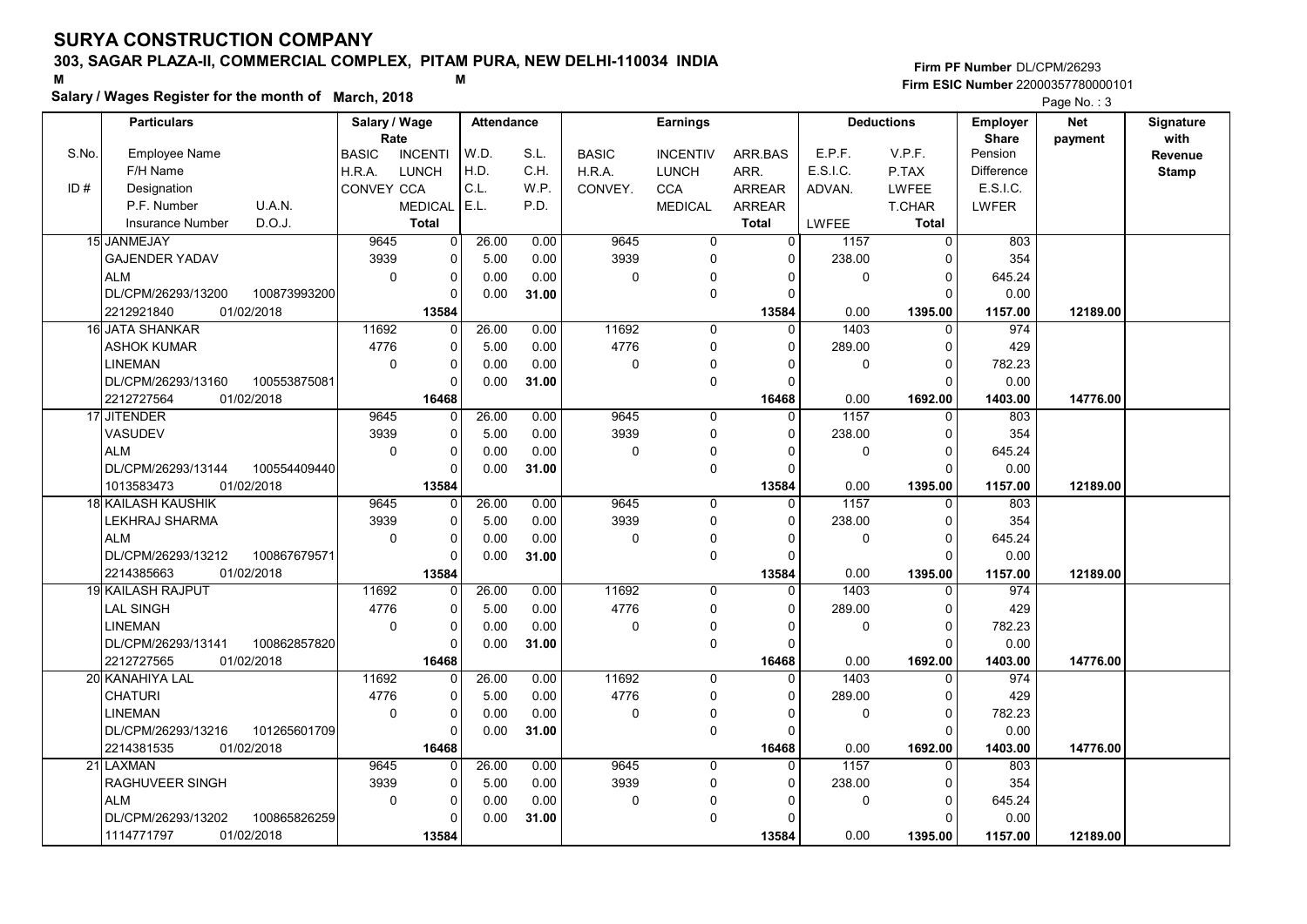# 303, SAGAR PLAZA-II, COMMERCIAL COMPLEX, PITAM PURA, NEW DELHI-110034 INDIA

#### Salary / Wages Register for the month of March, 2018

|       | Salary / wages Register for the month of March, 2018 |                        |                |                   |       |              |                 |                |              |                   |                 | Page No.: 4 |              |
|-------|------------------------------------------------------|------------------------|----------------|-------------------|-------|--------------|-----------------|----------------|--------------|-------------------|-----------------|-------------|--------------|
|       | <b>Particulars</b>                                   | Salary / Wage          |                | <b>Attendance</b> |       |              | <b>Earnings</b> |                |              | <b>Deductions</b> | <b>Employer</b> | <b>Net</b>  | Signature    |
|       |                                                      | Rate                   |                |                   |       |              |                 |                |              |                   | <b>Share</b>    | payment     | with         |
| S.No. | Employee Name                                        | <b>BASIC</b>           | <b>INCENTI</b> | W.D.              | S.L.  | <b>BASIC</b> | <b>INCENTIV</b> | ARR BAS        | E.P.F.       | V.P.F.            | Pension         |             | Revenue      |
|       | F/H Name                                             | <b>LUNCH</b><br>H.R.A. |                | H.D.              | C.H.  | H.R.A.       | <b>LUNCH</b>    | ARR.           | E.S.I.C.     | P.TAX             | Difference      |             | <b>Stamp</b> |
| ID#   | Designation                                          | CONVEY CCA             |                | C.L.              | W.P.  | CONVEY.      | <b>CCA</b>      | <b>ARREAR</b>  | ADVAN.       | <b>LWFEE</b>      | E.S.I.C.        |             |              |
|       | U.A.N.<br>P.F. Number                                |                        | <b>MEDICAL</b> | E.L.              | P.D.  |              | <b>MEDICAL</b>  | <b>ARREAR</b>  |              | <b>T.CHAR</b>     | <b>LWFER</b>    |             |              |
|       | D.O.J.<br><b>Insurance Number</b>                    |                        | <b>Total</b>   |                   |       |              |                 | <b>Total</b>   | <b>LWFEE</b> | <b>Total</b>      |                 |             |              |
|       | 22 MAHADEV YADAV                                     | 9645                   | $\overline{0}$ | 26.00             | 0.00  | 9645         | $\overline{0}$  | $\overline{0}$ | 1157         | $\overline{0}$    | 803             |             |              |
|       | LAKHU PRASAD YADAV                                   | 3939                   | 0              | 5.00              | 0.00  | 3939         | $\mathbf 0$     | $\Omega$       | 238.00       | $\Omega$          | 354             |             |              |
|       | <b>ALM</b>                                           | $\mathbf 0$            | 0              | 0.00              | 0.00  | 0            | $\Omega$        | $\Omega$       | 0            | 0                 | 645.24          |             |              |
|       | DL/CPM/26293/13192<br>100554072765                   |                        | $\Omega$       | 0.00              | 31.00 |              | $\Omega$        | $\Omega$       |              | $\Omega$          | 0.00            |             |              |
|       | 2212731706<br>01/02/2018                             |                        | 13584          |                   |       |              |                 | 13584          | 0.00         | 1395.00           | 1157.00         | 12189.00    |              |
|       | 23 MAHAVEER PRASAD                                   | 11692                  | $\Omega$       | 26.00             | 0.00  | 11692        | 0               | $\Omega$       | 1403         | $\Omega$          | 974             |             |              |
|       | <b>BUDHAI PRASAD</b>                                 | 4776                   | 0              | 5.00              | 0.00  | 4776         | $\Omega$        | $\Omega$       | 289.00       | $\Omega$          | 429             |             |              |
|       | <b>LINEMAN</b>                                       | $\mathbf 0$            | 0              | 0.00              | 0.00  | 0            | $\mathbf 0$     | $\Omega$       | 0            | $\Omega$          | 782.23          |             |              |
|       | DL/CPM/26293/13193<br>100553921732                   |                        | $\Omega$       | 0.00              | 31.00 |              | $\mathbf 0$     | $\Omega$       |              | $\Omega$          | 0.00            |             |              |
|       | 2212727569<br>01/02/2018                             |                        | 16468          |                   |       |              |                 | 16468          | 0.00         | 1692.00           | 1403.00         | 14776.00    |              |
|       | 24 MANSA RAM                                         | 9645                   | 0              | 26.00             | 0.00  | 9645         | $\mathbf 0$     | $\mathbf{0}$   | 1157         | $\Omega$          | 803             |             |              |
|       | <b>RAM KRISHAN</b>                                   | 3939                   | $\Omega$       | 5.00              | 0.00  | 3939         | $\mathbf 0$     | $\Omega$       | 238.00       | $\Omega$          | 354             |             |              |
|       | <b>ALM</b>                                           | $\mathbf 0$            | 0              | 0.00              | 0.00  | 0            | 0               | $\Omega$       | 0            | $\Omega$          | 645.24          |             |              |
|       | DL/CPM/26293/13161<br>100554241696                   |                        | $\Omega$       | 0.00              | 31.00 |              | $\mathbf 0$     | $\Omega$       |              | $\Omega$          | 0.00            |             |              |
|       | 2212727575<br>01/02/2018                             |                        | 13584          |                   |       |              |                 | 13584          | 0.00         | 1395.00           | 1157.00         | 12189.00    |              |
|       | 25 MUKESH KUMAR                                      | 9645                   | 0              | 26.00             | 0.00  | 9645         | $\mathbf 0$     | $\Omega$       | 1157         | $\Omega$          | 803             |             |              |
|       | <b>GAJODHAR</b>                                      | 3939                   | 0              | 5.00              | 0.00  | 3939         | $\mathbf 0$     | $\Omega$       | 238.00       | $\Omega$          | 354             |             |              |
|       | <b>ALM</b>                                           | $\mathbf 0$            | 0              | 0.00              | 0.00  | $\mathbf 0$  | $\Omega$        | $\Omega$       | 0            | $\mathbf 0$       | 645.24          |             |              |
|       | DL/CPM/26293/13188<br>100553972773                   |                        | U              | 0.00              | 31.00 |              | $\mathbf 0$     | 0              |              | $\Omega$          | 0.00            |             |              |
|       | 2212727574<br>01/02/2018                             |                        | 13584          |                   |       |              |                 | 13584          | 0.00         | 1395.00           | 1157.00         | 12189.00    |              |
|       | 26 MUKESH KUMAR                                      | 9645                   | 0              | 26.00             | 0.00  | 9645         | $\mathbf 0$     | $\mathbf 0$    | 1157         | $\mathbf 0$       | 803             |             |              |
|       | <b>JAWALA PRASAD</b>                                 | 3939                   | 0              | 5.00              | 0.00  | 3939         | $\mathbf 0$     | $\Omega$       | 238.00       | $\Omega$          | 354             |             |              |
|       | <b>ALM</b>                                           | $\Omega$               | $\Omega$       | 0.00              | 0.00  | 0            | $\mathbf 0$     | $\Omega$       | 0            | $\Omega$          | 645.24          |             |              |
|       | DL/CPM/26293/13162<br>100554023990                   |                        | 0              | 0.00              | 31.00 |              | $\mathbf 0$     | $\Omega$       |              | $\mathsf{C}$      | 0.00            |             |              |
|       | 2212727577<br>01/02/2018                             |                        | 13584          |                   |       |              |                 | 13584          | 0.00         | 1395.00           | 1157.00         | 12189.00    |              |
|       | 27 NARENDER                                          | 9645                   | O              | 26.00             | 0.00  | 9645         | $\Omega$        | $\Omega$       | 1157         | $\Omega$          | 803             |             |              |
|       | <b>RAM SWAROOP</b>                                   | 3939                   | $\Omega$       | 5.00              | 0.00  | 3939         | $\mathbf 0$     | $\Omega$       | 238.00       | $\Omega$          | 354             |             |              |
|       | <b>ALM</b>                                           | $\Omega$               | $\Omega$       | 0.00              | 0.00  | 0            | $\mathbf 0$     | $\Omega$       | 0            | $\Omega$          | 645.24          |             |              |
|       | DL/CPM/26293/13199<br>100554247047                   |                        | $\Omega$       | 0.00              | 31.00 |              | $\mathbf 0$     | $\Omega$       |              | $\Omega$          | 0.00            |             |              |
|       | 2212948036<br>01/02/2018                             |                        | 13584          |                   |       |              |                 | 13584          | 0.00         | 1395.00           | 1157.00         | 12189.00    |              |
|       | 28 NARESH                                            | 9645                   | 0              | 26.00             | 0.00  | 9645         | $\Omega$        | $\Omega$       | 1157         | $\Omega$          | 803             |             |              |
|       | <b>LAIKU PRASAD</b>                                  | 3939                   | 0              | 5.00              | 0.00  | 3939         | $\mathbf 0$     | $\Omega$       | 238.00       | 0                 | 354             |             |              |
|       | <b>ALM</b>                                           | $\mathbf 0$            | 0              | 0.00              | 0.00  | 0            | $\Omega$        | 0              | 0            | $\Omega$          | 645.24          |             |              |
|       | DL/CPM/26293/13135<br>100554072092                   |                        | U              | 0.00              | 31.00 |              | $\Omega$        | $\Omega$       |              | $\Omega$          | 0.00            |             |              |
|       | 2212727578<br>01/02/2018                             |                        | 13584          |                   |       |              |                 | 13584          | 0.00         | 1395.00           | 1157.00         | 12189.00    |              |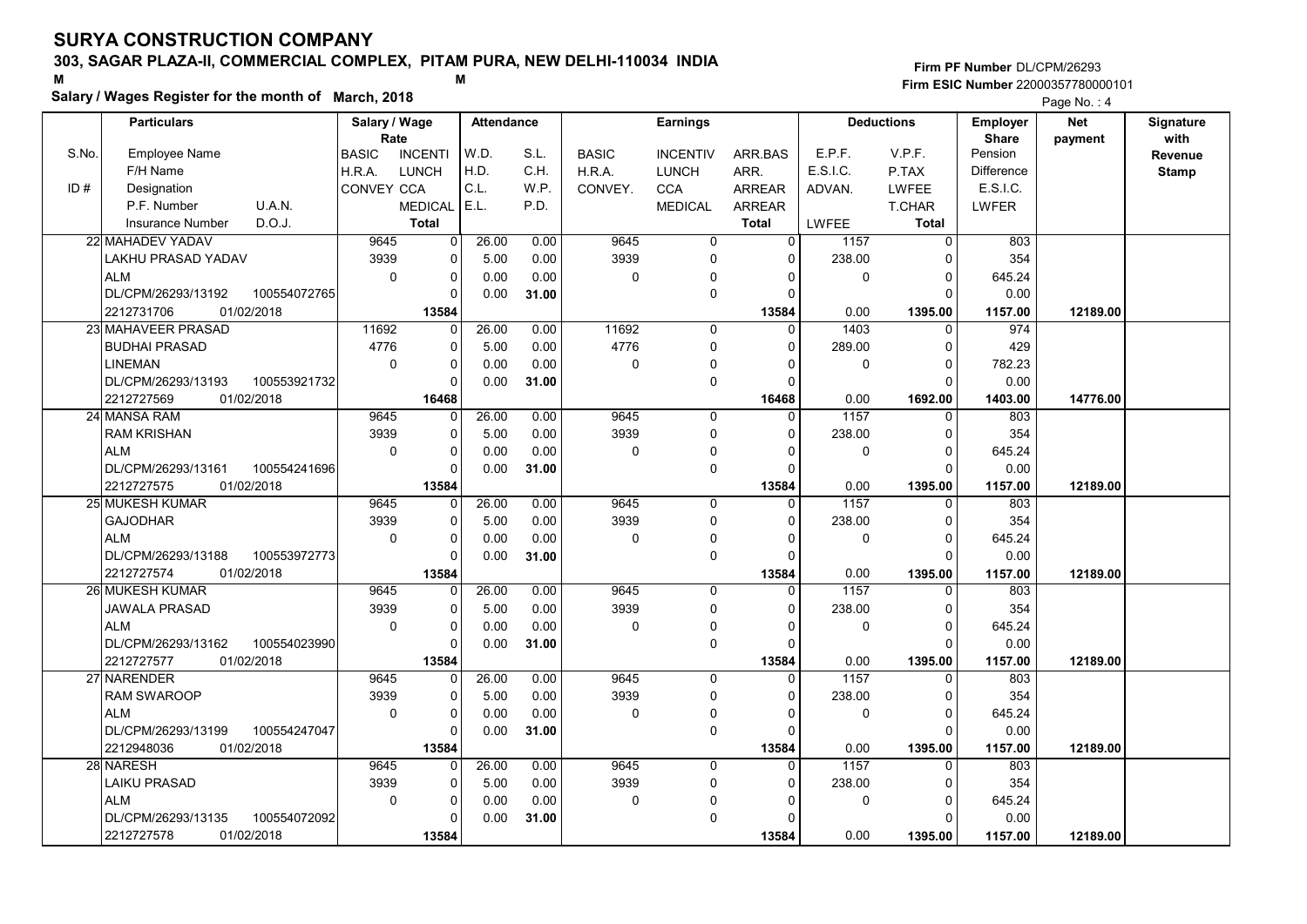# 303, SAGAR PLAZA-II, COMMERCIAL COMPLEX, PITAM PURA, NEW DELHI-110034 INDIA

#### Salary / Wages Register for the month of March, 2018

|       | Salary / wages Register for the month of March, 2018 |                                |          |                   |       |              |                     |                |                |                   |                 | Page No.: 5 |              |
|-------|------------------------------------------------------|--------------------------------|----------|-------------------|-------|--------------|---------------------|----------------|----------------|-------------------|-----------------|-------------|--------------|
|       | <b>Particulars</b>                                   | Salary / Wage                  |          | <b>Attendance</b> |       |              | <b>Earnings</b>     |                |                | <b>Deductions</b> | <b>Employer</b> | <b>Net</b>  | Signature    |
|       |                                                      | Rate                           |          |                   |       |              |                     |                |                |                   | <b>Share</b>    | payment     | with         |
| S.No. | Employee Name                                        | <b>BASIC</b><br><b>INCENTI</b> |          | W.D.              | S.L.  | <b>BASIC</b> | <b>INCENTIV</b>     | ARR.BAS        | E.P.F.         | V.P.F.            | Pension         |             | Revenue      |
|       | F/H Name                                             | <b>LUNCH</b><br>H.R.A.         |          | H.D.              | C.H.  | H.R.A.       | <b>LUNCH</b>        | ARR.           | E.S.I.C.       | P.TAX             | Difference      |             | <b>Stamp</b> |
| ID#   | Designation                                          | CONVEY CCA                     |          | C.L.              | WP.   | CONVEY.      | <b>CCA</b>          | <b>ARREAR</b>  | ADVAN.         | LWFEE             | E.S.I.C.        |             |              |
|       | U.A.N.<br>P.F. Number                                | <b>MEDICAL</b>                 |          | E.L.              | P.D.  |              | <b>MEDICAL</b>      | <b>ARREAR</b>  |                | T.CHAR            | <b>LWFER</b>    |             |              |
|       | D.O.J.<br><b>Insurance Number</b>                    | <b>Total</b>                   |          |                   |       |              |                     | <b>Total</b>   | LWFEE          | <b>Total</b>      |                 |             |              |
|       | <b>29 NARESH KUMAR</b>                               | 11692                          | 0        | 26.00             | 0.00  | 11692        | $\overline{0}$      | $\overline{0}$ | 1403           | $\overline{0}$    | 974             |             |              |
|       | <b>RAJ KUMAR</b>                                     | 4776                           | 0        | 5.00              | 0.00  | 4776         | 0                   | $\Omega$       | 289.00         | $\Omega$          | 429             |             |              |
|       | <b>LINEMAN</b>                                       | $\mathbf 0$                    | 0        | 0.00              | 0.00  | 0            | $\mathbf{0}$        | 0              | 0              | 0                 | 782.23          |             |              |
|       | DL/CPM/26293/13179<br>100554221278                   |                                | U        | 0.00              | 31.00 |              | $\mathbf 0$         | $\Omega$       |                | $\Omega$          | 0.00            |             |              |
|       | 2212727581<br>01/02/2018                             |                                | 16468    |                   |       |              |                     | 16468          | 0.00           | 1692.00           | 1403.00         | 14776.00    |              |
|       | 30 NATHU RAM                                         | 11692                          | 0        | 26.00             | 0.00  | 11692        | $\mathbf 0$         | $\Omega$       | 1403           | 0                 | 974             |             |              |
|       | <b>MATRUMAL</b>                                      | 4776                           | 0        | 5.00              | 0.00  | 4776         | $\mathbf 0$         | $\Omega$       | 289.00         | $\Omega$          | 429             |             |              |
|       | <b>LINEMAN</b>                                       | $\mathbf 0$                    | 0        | 0.00              | 0.00  | $\mathbf 0$  | $\mathbf 0$         | $\Omega$       | 0              | $\Omega$          | 782.23          |             |              |
|       | DL/CPM/26293/13161<br>100554120599                   |                                | $\Omega$ | 0.00              | 31.00 |              | $\mathbf 0$         | $\Omega$       |                | $\Omega$          | 0.00            |             |              |
|       | 2212727583<br>01/02/2018                             |                                | 16468    |                   |       |              |                     | 16468          | 0.00           | 1692.00           | 1403.00         | 14776.00    |              |
|       | 31 OM PRAKASH                                        | 11692                          | 0        | 26.00             | 0.00  | 11692        | $\mathbf 0$         | $\Omega$       | 1403           | $\Omega$          | 974             |             |              |
|       | CHHOTA                                               | 4776                           | $\Omega$ | 5.00              | 0.00  | 4776         | $\mathbf 0$         | $\Omega$       | 289.00         | $\Omega$          | 429             |             |              |
|       | <b>LINEMAN</b>                                       | $\mathbf 0$                    | 0        | 0.00              | 0.00  | $\mathbf 0$  | 0                   | $\Omega$       | 0              | 0                 | 782.23          |             |              |
|       | DL/CPM/26293/13157<br>100553934823                   |                                | 0        | 0.00              | 31.00 |              | $\mathbf 0$         | $\Omega$       |                | $\Omega$          | 0.00            |             |              |
|       | 01/02/2018<br>1013583459                             |                                | 16468    |                   |       |              |                     | 16468          | 0.00           | 1692.00           | 1403.00         | 14776.00    |              |
|       | 32 PARMOD KUMAR                                      | 9645                           | 0        | 15.00             | 0.00  | 5289         | $\mathbf 0$         | $\Omega$       | 635            | $\Omega$          | 441             |             |              |
|       | <b>VISHRAM</b>                                       | 3939                           | $\Omega$ | 2.00              | 0.00  | 2160         | $\mathbf 0$         | $\Omega$       | 131.00         | $\Omega$          | 194             |             |              |
|       | <b>ALM</b>                                           | $\mathbf 0$                    | 0        | 0.00              | 14.00 | 0            | $\Omega$            | $\Omega$       | 0              | $\Omega$          | 353.83          |             |              |
|       | DL/CPM/26293/13190<br>100554427248                   |                                | O        | 0.00              | 17.00 |              | $\mathbf 0$         | $\Omega$       |                | $\Omega$          | 0.00            |             |              |
|       | 2212778042<br>01/02/2018                             |                                | 13584    |                   |       |              |                     | 7449           | 0.00           | 766.00            | 635.00          | 6683.00     |              |
|       | 33 PINTOO YADAV                                      | 9645                           | 0        | 26.00             | 0.00  | 9645         | $\mathbf 0$         | $\mathbf 0$    | 1157           | 0                 | 803             |             |              |
|       | <b>GANESH YADAV</b>                                  | 3939                           | 0        | 5.00              | 0.00  | 3939         | 0                   | 0              | 238.00         | $\Omega$          | 354             |             |              |
|       | <b>ALM</b>                                           | $\mathbf 0$                    | $\Omega$ | 0.00              | 0.00  | $\mathbf 0$  | 0                   | $\Omega$       | 0              | $\Omega$          | 645.24          |             |              |
|       | DL/CPM/26293/13145<br>100553975024                   |                                | 0        | 0.00              | 31.00 |              | $\mathbf 0$         | $\Omega$       |                | U                 | 0.00            |             |              |
|       | 2212727567<br>01/02/2018                             |                                | 13584    |                   |       |              |                     | 13584          | 0.00           | 1395.00           | 1157.00         | 12189.00    |              |
|       | 34 PRADEEP CHAUHAN                                   | 20945                          | U        | 26.00             | 0.00  | 20945        | $\Omega$            | $\Omega$       | $\overline{0}$ | $\Omega$          | $\mathbf{0}$    |             |              |
|       | <b>SAMEY SINGH</b>                                   | 8555                           | 0        | 5.00              | 0.00  | 8555         | $\mathsf{O}\xspace$ | $\Omega$       | 0.00           | $\Omega$          | $\mathbf 0$     |             |              |
|       | <b>FITTER</b>                                        | $\mathbf 0$                    | $\Omega$ | 0.00              | 0.00  | $\mathbf 0$  | 0                   | $\Omega$       | 0              | $\Omega$          | 0.00            |             |              |
|       |                                                      |                                | U        | 0.00              | 31.00 |              | $\mathbf 0$         | $\Omega$       |                | $\Omega$          | 0.00            |             |              |
|       | <b>EXEMPTED</b><br>01/02/2018                        |                                | 29500    |                   |       |              |                     | 29500          | 0.00           | 0.00              | 0.00            | 29500.00    |              |
|       | 35 RAJ KARAN                                         | 9645                           | O        | 26.00             | 0.00  | 9645         | $\mathbf{0}$        | $\Omega$       | 1157           | $\Omega$          | 803             |             |              |
|       | <b>DHAN PAL</b>                                      | 3939                           | 0        | 5.00              | 0.00  | 3939         | 0                   | 0              | 238.00         | 0                 | 354             |             |              |
|       | <b>ALM</b>                                           | $\Omega$                       | 0        | 0.00              | 0.00  | $\mathbf 0$  | $\Omega$            | $\Omega$       | 0              | $\Omega$          | 645.24          |             |              |
|       | DL/CPM/26293/13165<br>100553951893                   |                                | 0        | 0.00              | 31.00 |              | $\mathbf 0$         | $\Omega$       |                | $\Omega$          | 0.00            |             |              |
|       | 2212727603<br>01/02/2018                             |                                | 13584    |                   |       |              |                     | 13584          | 0.00           | 1395.00           | 1157.00         | 12189.00    |              |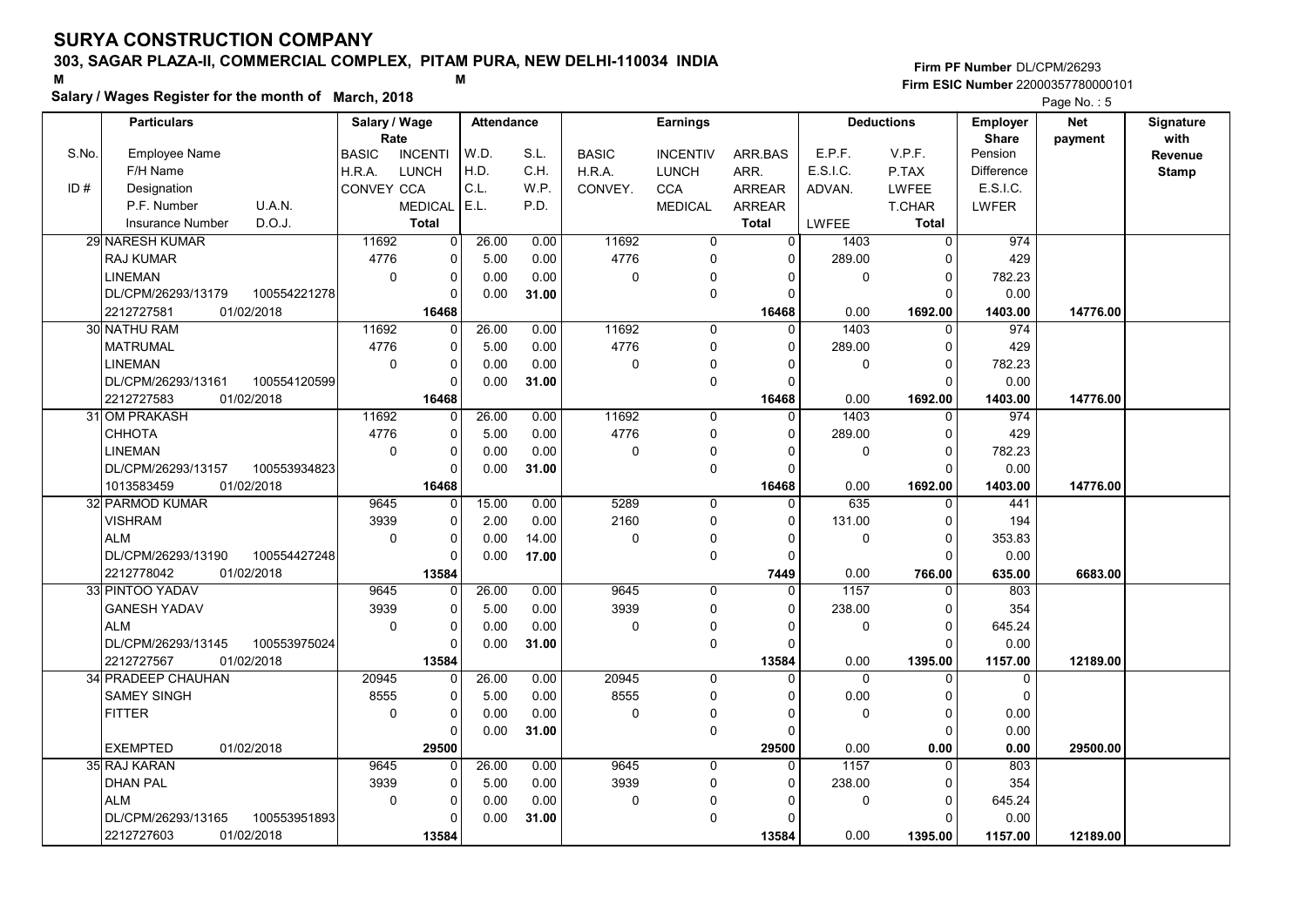# 303, SAGAR PLAZA-II, COMMERCIAL COMPLEX, PITAM PURA, NEW DELHI-110034 INDIA

#### Salary / Wages Register for the month of March, 2018

#### Firm PF Number DL/CPM/26293 M<br>M<br>A M Firm ESIC Number 22000357780000101

|       | <b>Particulars</b>                               | Salary / Wage<br>Rate |                      | <b>Attendance</b> |       |              | <b>Earnings</b>     |                      |          | <b>Deductions</b>       | Employer<br><b>Share</b> | <b>Net</b> | Signature<br>with |
|-------|--------------------------------------------------|-----------------------|----------------------|-------------------|-------|--------------|---------------------|----------------------|----------|-------------------------|--------------------------|------------|-------------------|
| S.No. | Employee Name                                    | <b>BASIC</b>          | <b>INCENTI</b>       | W.D.              | S.L.  | <b>BASIC</b> | <b>INCENTIV</b>     | ARR.BAS              | E.P.F.   | V.P.F.                  | Pension                  | payment    | Revenue           |
|       | F/H Name                                         | H.R.A.                | <b>LUNCH</b>         | H.D.              | C.H.  | H.R.A.       | <b>LUNCH</b>        | ARR.                 | E.S.I.C. | P.TAX                   | <b>Difference</b>        |            | <b>Stamp</b>      |
| ID#   | Designation                                      | CONVEY CCA            |                      | C.L.              | W.P.  | CONVEY.      | <b>CCA</b>          | <b>ARREAR</b>        | ADVAN.   | <b>LWFEE</b>            | E.S.I.C.                 |            |                   |
|       | U.A.N.<br>P.F. Number                            |                       | <b>MEDICAL</b>       | E.L.              | P.D.  |              | <b>MEDICAL</b>      | <b>ARREAR</b>        |          | <b>T.CHAR</b>           | LWFER                    |            |                   |
|       | D.O.J.<br><b>Insurance Number</b>                |                       | <b>Total</b>         |                   |       |              |                     | <b>Total</b>         | LWFEE    | <b>Total</b>            |                          |            |                   |
|       | 36 RAJ KUMAR                                     | 9645                  | $\mathbf 0$          | 26.00             | 0.00  | 9645         | 0                   | 0                    | 1157     | 0                       | 803                      |            |                   |
|       | RADHAY SHYAM                                     | 3939                  | $\mathbf 0$          | 5.00              | 0.00  | 3939         | $\pmb{0}$           | $\Omega$             | 238.00   | $\Omega$                | 354                      |            |                   |
|       | <b>ALM</b>                                       | $\mathbf 0$           | $\pmb{0}$            | 0.00              | 0.00  | 0            | $\mathbf 0$         | $\Omega$             | 0        | $\mathbf 0$             | 645.24                   |            |                   |
|       | DL/CPM/26293/<br>100554216670                    |                       | $\Omega$             | 0.00              | 31.00 |              | $\mathbf 0$         | $\Omega$             |          | $\Omega$                | 0.00                     |            |                   |
|       | 1013589342<br>01/02/2018                         |                       | 13584                |                   |       |              |                     | 13584                | 0.00     | 1395.00                 | 1157.00                  | 12189.00   |                   |
|       | 37 RAJ KUMAR YADAV                               | 11692                 | 0                    | 26.00             | 0.00  | 11692        | 0                   | $\Omega$             | 1403     | 0                       | 974                      |            |                   |
|       | RAMASHANKAR YADAV                                | 4776                  | $\pmb{0}$            | 5.00              | 0.00  | 4776         | $\mathbf 0$         | $\Omega$             | 289.00   | $\mathbf 0$             | 429                      |            |                   |
|       | <b>LINEMAN</b>                                   | $\mathbf 0$           | $\Omega$             | 0.00              | 0.00  | 0            | $\pmb{0}$           |                      | 0        | $\Omega$                | 782.23                   |            |                   |
|       | DL/CPM/26293/13153<br>100554248254               |                       | $\Omega$             | 0.00              | 31.00 |              | $\mathsf{O}\xspace$ | $\Omega$             |          | $\mathbf 0$             | 0.00                     |            |                   |
|       | 2212778053<br>01/02/2018                         |                       | 16468                |                   |       |              |                     | 16468                | 0.00     | 1692.00                 | 1403.00                  | 14776.00   |                   |
|       | 38 RAJ NARAYAN                                   | 16468                 | 0                    | 26.00             | 0.00  | 16468        | 0                   | $\Omega$             | $\Omega$ | $\Omega$                | 0                        |            |                   |
|       | <b>SH KALU</b>                                   | $\mathbf 0$           | $\mathbf 0$          | 5.00              | 0.00  | 0            | $\mathbf 0$         | $\Omega$             | 289.00   | $\mathbf 0$             | $\Omega$                 |            |                   |
|       | <b>FOREMAN</b>                                   | $\mathbf 0$           | $\mathbf 0$          | 0.00              | 0.00  | 0            | $\mathbf 0$         | $\Omega$             | 0        | $\mathbf 0$             | 782.23                   |            |                   |
|       |                                                  |                       | $\Omega$             | 0.00              | 31.00 |              | $\mathbf 0$         | $\Omega$             |          | $\Omega$                | 0.00                     |            |                   |
|       | 2212727605<br>01/02/2018                         |                       | 16468                |                   |       |              |                     | 16468                | 0.00     | 289.00                  | 0.00                     | 16179.00   |                   |
|       | 39 RAJ PAL                                       | 11692                 | $\mathbf 0$          | 17.00             | 0.00  | 7920         | $\mathbf 0$         | $\Omega$             | 950      | $\Omega$                | 660                      |            |                   |
|       | <b>KEDARI PAL</b>                                | 4776                  | $\mathbf 0$          | 3.00              | 0.00  | 3235         | $\mathbf 0$         | $\Omega$             | 196.00   | $\mathbf 0$             | 290                      |            |                   |
|       | <b>LINEMAN</b>                                   | $\mathbf 0$           | $\Omega$             | 0.00              | 10.00 | 0            | $\mathbf 0$         | $\Omega$             | 0        | $\Omega$                | 529.86                   |            |                   |
|       | DL/CPM/26293/13171<br>100554052022               |                       | $\mathbf 0$          | 1.00              | 21.00 |              | 0                   | $\Omega$             |          | $\Omega$                | 0.00                     |            |                   |
|       | 2212778056<br>01/02/2018                         |                       | 16468                |                   |       |              |                     | 11155                | 0.00     | 1146.00                 | 950.00                   | 10009.00   |                   |
|       | 40 RAJBAHADUR YADAV                              | 11692                 | $\mathbf 0$          | 26.00             | 0.00  | 11692        | $\Omega$            | $\Omega$             | 1403     | $\Omega$                | 974                      |            |                   |
|       | SADHNU YADAV                                     | 4776                  | $\mathbf 0$          | 5.00              | 0.00  | 4776         | $\mathbf 0$         | $\Omega$             | 289.00   | $\mathbf 0$             | 429                      |            |                   |
|       | <b>LINEMAN</b>                                   | $\mathbf 0$           | $\pmb{0}$            | 0.00              | 0.00  | 0            | 0                   | $\Omega$             | 0        | $\mathbf 0$             | 782.23                   |            |                   |
|       | 100554292425<br>DL/CPM/26293/13191               |                       | $\mathbf 0$          | 0.00              | 31.00 |              | $\mathsf{O}\xspace$ | $\Omega$             |          | $\Omega$                | 0.00                     |            |                   |
|       | 2213844031<br>01/02/0218                         |                       | 16468                |                   |       |              |                     | 16468                | 0.00     | 1692.00                 | 1403.00                  | 14776.00   |                   |
|       | 41 RAJEEV                                        | 11692                 | $\mathbf 0$          | 15.00             | 0.00  | 7166         | $\mathbf 0$         | $\Omega$             | 860      | $\mathbf 0$             | 597                      |            |                   |
|       | <b>GAJRAJ</b>                                    | 4776                  | 0                    | 2.00              | 0.00  | 2927         | 0                   | $\Omega$             | 177.00   | $\mathbf 0$             | 263                      |            |                   |
|       | <b>LINEMAN</b>                                   | $\mathbf 0$           | $\mathbf 0$          | 1.00              | 12.00 | 0            | $\mathbf 0$         | $\Omega$             | 0        | $\mathbf 0$             | 479.42                   |            |                   |
|       | DL/CPM/26293/13205<br>100906798262               |                       | $\Omega$             | 1.00              | 19.00 |              | $\mathbf 0$         | $\Omega$             |          | $\Omega$                | 0.00                     |            |                   |
|       | 1114862534<br>01/02/2018                         |                       | 16468                |                   |       |              |                     | 10093                | 0.00     | 1037.00                 | 860.00                   | 9056.00    |                   |
|       | 42 RAJESH KUMAR                                  | 11692                 | $\mathbf 0$          | 26.00             | 0.00  | 11692        | $\mathbf 0$         | $\Omega$             | 1403     | $\mathbf 0$             | 974                      |            |                   |
|       | <b>KHEEM SINGH</b>                               | 4776                  | $\pmb{0}$            | 5.00              | 0.00  | 4776         | 0                   | 0                    | 289.00   | 0                       | 429                      |            |                   |
|       | <b>LINEMAN</b>                                   | $\pmb{0}$             | $\Omega$<br>$\Omega$ | 0.00              | 0.00  | 0            | 0                   | $\Omega$<br>$\Omega$ | 0        | $\mathbf 0$<br>$\Omega$ | 782.23                   |            |                   |
|       | DL/CPM/26293/13208<br>101050986614<br>01/02/2018 |                       |                      | 0.00              | 31.00 |              | $\pmb{0}$           |                      | 0.00     |                         | 0.00                     |            |                   |
|       | 1012966530                                       |                       | 16468                |                   |       |              |                     | 16468                |          | 1692.00                 | 1403.00                  | 14776.00   |                   |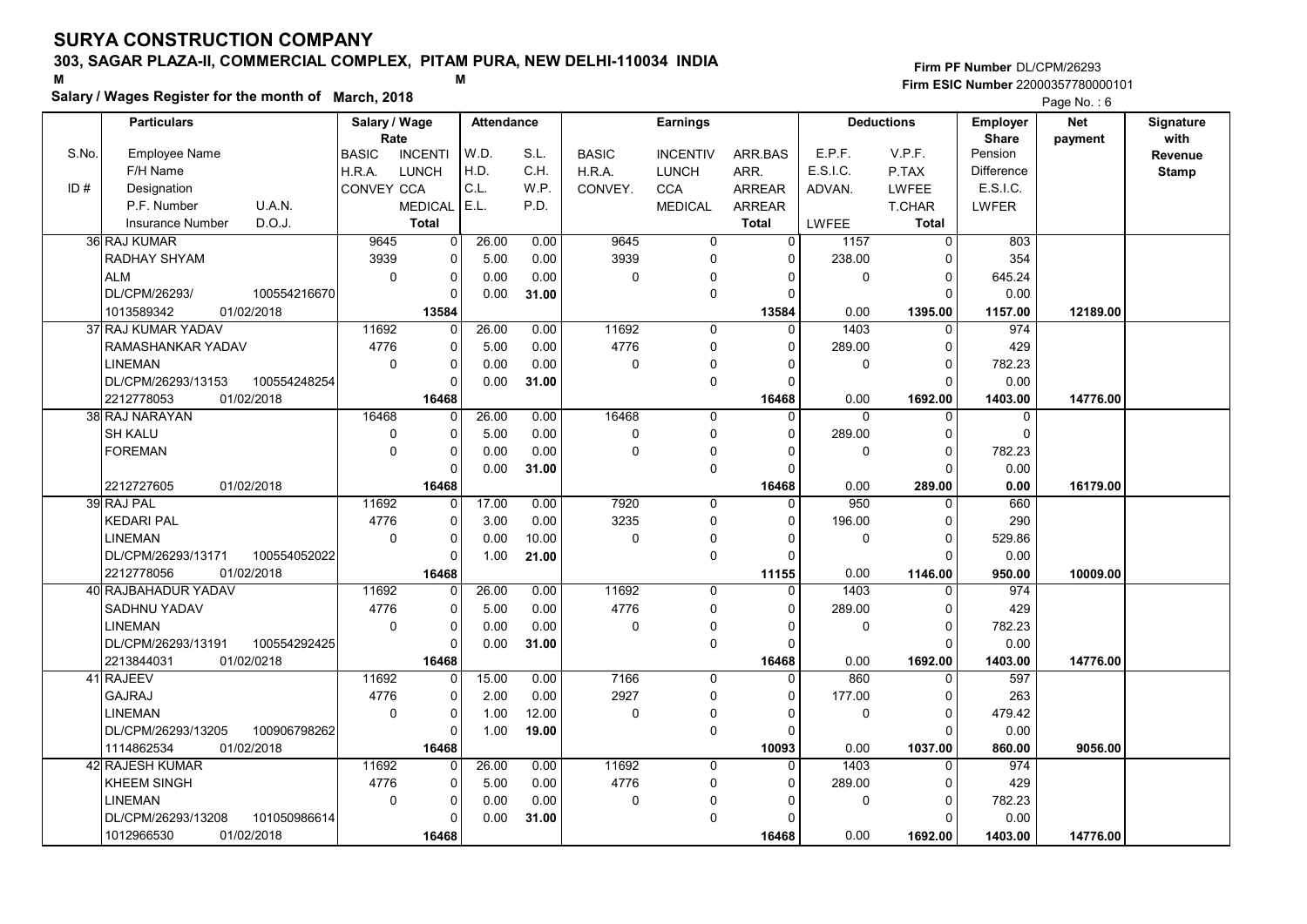# 303, SAGAR PLAZA-II, COMMERCIAL COMPLEX, PITAM PURA, NEW DELHI-110034 INDIA

#### Salary / Wages Register for the month of March, 2018

|       | Salary / wages Register for the month of March, 2018 |               |                |                   |       |              |                 |                |                |                   |                 | Page No.: 7 |              |
|-------|------------------------------------------------------|---------------|----------------|-------------------|-------|--------------|-----------------|----------------|----------------|-------------------|-----------------|-------------|--------------|
|       | <b>Particulars</b>                                   | Salary / Wage |                | <b>Attendance</b> |       |              | <b>Earnings</b> |                |                | <b>Deductions</b> | <b>Employer</b> | Net         | Signature    |
|       |                                                      | Rate          |                |                   |       |              |                 |                |                |                   | <b>Share</b>    | payment     | with         |
| S.No. | <b>Employee Name</b>                                 | <b>BASIC</b>  | <b>INCENTI</b> | W.D.              | S.L.  | <b>BASIC</b> | <b>INCENTIV</b> | ARR BAS        | E.P.F.         | V.P.F.            | Pension         |             | Revenue      |
|       | F/H Name                                             | H.R.A.        | LUNCH          | H.D.              | C.H.  | H.R.A.       | <b>LUNCH</b>    | ARR.           | E.S.I.C.       | P.TAX             | Difference      |             | <b>Stamp</b> |
| ID#   | Designation                                          | CONVEY CCA    |                | C.L.              | W.P.  | CONVEY.      | <b>CCA</b>      | <b>ARREAR</b>  | ADVAN.         | <b>LWFEE</b>      | E.S.I.C.        |             |              |
|       | U.A.N.<br>P.F. Number                                |               | <b>MEDICAL</b> | E.L.              | P.D.  |              | <b>MEDICAL</b>  | <b>ARREAR</b>  |                | <b>T.CHAR</b>     | <b>LWFER</b>    |             |              |
|       | D.O.J.<br><b>Insurance Number</b>                    |               | <b>Total</b>   |                   |       |              |                 | <b>Total</b>   | LWFEE          | <b>Total</b>      |                 |             |              |
|       | 43 RAJINDER PAL                                      | 9645          | 0              | 26.00             | 0.00  | 9645         | $\overline{0}$  | $\overline{0}$ | 1157           | $\overline{0}$    | 803             |             |              |
|       | SHIV RAM PAL                                         | 3939          | $\overline{0}$ | 5.00              | 0.00  | 3939         | $\mathbf 0$     | $\Omega$       | 238.00         | $\cap$            | 354             |             |              |
|       | <b>ALM</b>                                           | $\mathbf 0$   | 0              | 0.00              | 0.00  | $\mathbf 0$  | $\mathbf{0}$    | 0              | 0              | 0                 | 645.24          |             |              |
|       | DL/CPM/26293/13164<br>100554340859                   |               | $\Omega$       | 0.00              | 31.00 |              | $\mathbf 0$     | $\Omega$       |                | $\Omega$          | 0.00            |             |              |
|       | 2204125581<br>01/02/2018                             |               | 13584          |                   |       |              |                 | 13584          | 0.00           | 1395.00           | 1157.00         | 12189.00    |              |
|       | 44 RAJVEER SHARMA                                    | 11692         | $\Omega$       | 26.00             | 0.00  | 11692        | $\mathbf 0$     | $\Omega$       | 1403           | $\Omega$          | 974             |             |              |
|       | <b>MAM CHAND SHARMA</b>                              | 4776          | 0              | 5.00              | 0.00  | 4776         | $\mathbf 0$     | $\Omega$       | 289.00         | $\Omega$          | 429             |             |              |
|       | <b>LINEMAN</b>                                       | $\mathbf 0$   | 0              | 0.00              | 0.00  | $\mathbf 0$  | $\mathbf 0$     | $\Omega$       | 0              | $\Omega$          | 782.23          |             |              |
|       | DL/CPM/26293/13147<br>100554108711                   |               | 0              | 0.00              | 31.00 |              | $\mathbf 0$     | $\Omega$       |                | $\Omega$          | 0.00            |             |              |
|       | 2212727607<br>01/02/2018                             |               | 16468          |                   |       |              |                 | 16468          | 0.00           | 1692.00           | 1403.00         | 14776.00    |              |
|       | 45 RAKESH SAROHA                                     | 11692         | 0              | 26.00             | 0.00  | 11692        | $\mathbf 0$     | $\Omega$       | 1403           | $\Omega$          | 974             |             |              |
|       | <b>RAJAN SINGH</b>                                   | 4776          | 0              | 5.00              | 0.00  | 4776         | $\mathbf 0$     | $\Omega$       | 289.00         | $\Omega$          | 429             |             |              |
|       | LINEMAN                                              | $\mathbf 0$   | 0              | 0.00              | 0.00  | $\mathbf 0$  | $\mathbf 0$     | $\Omega$       | 0              | $\mathbf 0$       | 782.23          |             |              |
|       | DL/CPM/26293/13189<br>100554223753                   |               | 0              | 0.00              | 31.00 |              | $\mathbf 0$     | $\Omega$       |                | $\Omega$          | 0.00            |             |              |
|       | 2212727608<br>01/02/2018                             |               | 16468          |                   |       |              |                 | 16468          | 0.00           | 1692.00           | 1403.00         | 14776.00    |              |
|       | 46 RAM KHILAWAN                                      | 9645          | $\Omega$       | 26.00             | 0.00  | 9645         | $\mathbf 0$     | 0              | 1157           | $\Omega$          | 803             |             |              |
|       | <b>MUNNU</b>                                         | 3939          | 0              | 5.00              | 0.00  | 3939         | $\mathbf 0$     | $\Omega$       | 238.00         | 0                 | 354             |             |              |
|       | <b>ALM</b>                                           | $\mathbf 0$   | 0              | 0.00              | 0.00  | 0            | $\Omega$        |                | 0              | $\Omega$          | 645.24          |             |              |
|       | DL/CPM/26293/13136<br>100554141560                   |               | $\Omega$       | 0.00              | 31.00 |              | $\mathbf 0$     | $\Omega$       |                | $\Omega$          | 0.00            |             |              |
|       | 2212727613<br>01/02/2018                             |               | 13584          |                   |       |              |                 | 13584          | 0.00           | 1395.00           | 1157.00         | 12189.00    |              |
|       | 47 RAM NARESH                                        | 11692         | 0              | 26.00             | 0.00  | 11692        | 0               | 0              | 1403           | $\mathbf 0$       | 974             |             |              |
|       | <b>BRIJNATH</b>                                      | 4776          | 0              | 5.00              | 0.00  | 4776         | 0               | $\Omega$       | 289.00         | $\Omega$          | 429             |             |              |
|       | <b>LINEMAN</b>                                       | $\Omega$      | 0              | 0.00              | 0.00  | $\Omega$     | 0               | $\Omega$       | 0              | $\Omega$          | 782.23          |             |              |
|       | DL/CPM/26293/13184<br>100553920604                   |               | 0              | 0.00              | 31.00 |              | $\pmb{0}$       | $\Omega$       |                | n                 | 0.00            |             |              |
|       | 2212804016<br>01/02/2018                             |               | 16468          |                   |       |              |                 | 16468          | 0.00           | 1692.00           | 1403.00         | 14776.00    |              |
|       | <b>48 RAM SAGAR</b>                                  | 16468         | $\Omega$       | 26.00             | 0.00  | 16468        | $\Omega$        | $\Omega$       | $\overline{0}$ | $\Omega$          | $\Omega$        |             |              |
|       | SH.SARDAR PAL                                        | 0             | 0              | 5.00              | 0.00  | $\mathbf 0$  | $\mathbf 0$     | $\Omega$       | 289.00         | $\Omega$          | $\mathbf{0}$    |             |              |
|       | <b>FOREMAN</b>                                       | $\mathbf 0$   | 0              | 0.00              | 0.00  | 0            | 0               | O              | 0              | $\Omega$          | 782.23          |             |              |
|       |                                                      |               | 0              | 0.00              | 31.00 |              | $\mathbf 0$     | $\Omega$       |                |                   | 0.00            |             |              |
|       | 2212727615<br>01/02/2018                             |               | 16468          |                   |       |              |                 | 16468          | 0.00           | 289.00            | 0.00            | 16179.00    |              |
|       | 49 RAM SAROOP                                        | 11692         | $\Omega$       | 26.00             | 0.00  | 11692        | $\Omega$        | $\Omega$       | 1403           | $\Omega$          | 974             |             |              |
|       | <b>BALI PRASAD YADAV</b>                             | 4776          | 0              | 5.00              | 0.00  | 4776         | 0               | $\Omega$       | 289.00         | 0                 | 429             |             |              |
|       | LINEMAN                                              | $\Omega$      | 0              | 0.00              | 0.00  | $\mathbf 0$  | $\Omega$        |                | 0              | $\Omega$          | 782.23          |             |              |
|       | DL/CPM/26293/13167<br>100553893957                   |               | $\Omega$       | 0.00              | 31.00 |              | 0               | $\Omega$       |                | C                 | 0.00            |             |              |
|       | 2212727616<br>01/02/2018                             |               | 16468          |                   |       |              |                 | 16468          | 0.00           | 1692.00           | 1403.00         | 14776.00    |              |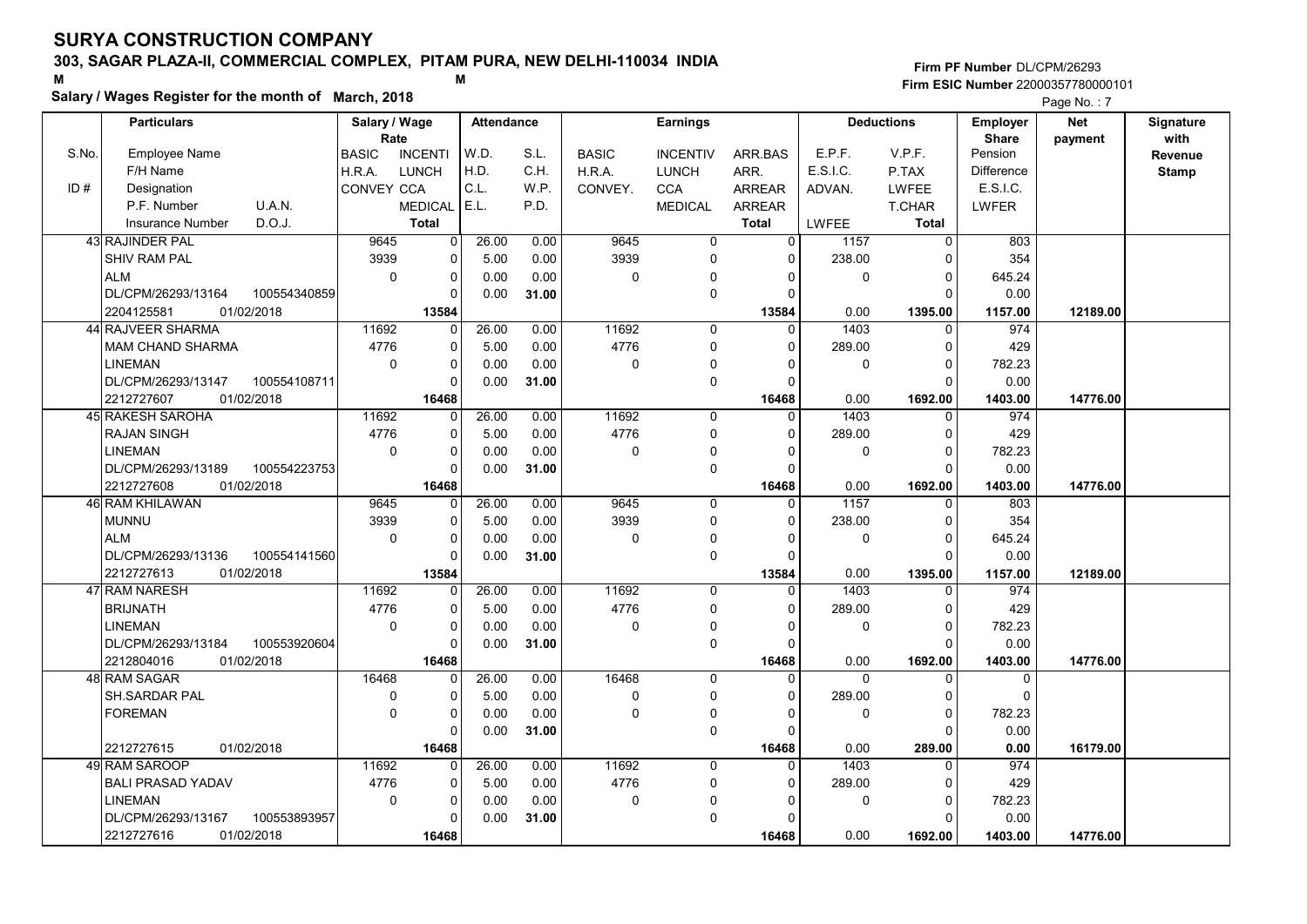# 303, SAGAR PLAZA-II, COMMERCIAL COMPLEX, PITAM PURA, NEW DELHI-110034 INDIA

#### Salary / Wages Register for the month of March, 2018

|       | Salary / wages Register for the month of March, 2018 |               |                |                   |       |              |                     |               |                |                   |                   | Page No.: 8 |              |
|-------|------------------------------------------------------|---------------|----------------|-------------------|-------|--------------|---------------------|---------------|----------------|-------------------|-------------------|-------------|--------------|
|       | <b>Particulars</b>                                   | Salary / Wage |                | <b>Attendance</b> |       |              | <b>Earnings</b>     |               |                | <b>Deductions</b> | <b>Employer</b>   | <b>Net</b>  | Signature    |
|       |                                                      | Rate          |                |                   |       |              |                     |               |                |                   | <b>Share</b>      | payment     | with         |
| S.No. | <b>Employee Name</b>                                 | <b>BASIC</b>  | <b>INCENTI</b> | W.D.              | S.L.  | <b>BASIC</b> | <b>INCENTIV</b>     | ARR.BAS       | E.P.F.         | V.P.F.            | Pension           |             | Revenue      |
|       | F/H Name                                             | H.R.A.        | <b>LUNCH</b>   | H.D.              | C.H.  | H.R.A.       | <b>LUNCH</b>        | ARR.          | E.S.I.C.       | P.TAX             | <b>Difference</b> |             | <b>Stamp</b> |
| ID#   | Designation                                          | CONVEY CCA    |                | C.L.              | W.P.  | CONVEY.      | <b>CCA</b>          | <b>ARREAR</b> | ADVAN.         | <b>LWFEE</b>      | E.S.I.C.          |             |              |
|       | U.A.N.<br>P.F. Number                                |               | <b>MEDICAL</b> | E.L.              | P.D.  |              | <b>MEDICAL</b>      | <b>ARREAR</b> |                | T.CHAR            | <b>LWFER</b>      |             |              |
|       | D.O.J.<br><b>Insurance Number</b>                    |               | <b>Total</b>   |                   |       |              |                     | <b>Total</b>  | LWFEE          | <b>Total</b>      |                   |             |              |
|       | 50 RAM SUMER                                         | 9645          | 0              | 26.00             | 0.00  | 9645         | $\overline{0}$      | $\Omega$      | 1157           | $\overline{0}$    | 803               |             |              |
|       | <b>RAJA RAM</b>                                      | 3939          | $\Omega$       | 5.00              | 0.00  | 3939         | $\mathbf 0$         | $\Omega$      | 238.00         | $\Omega$          | 354               |             |              |
|       | <b>ALM</b>                                           | $\mathbf 0$   | $\mathbf 0$    | 0.00              | 0.00  | 0            | $\mathbf 0$         | 0             | $\pmb{0}$      | 0                 | 645.24            |             |              |
|       | DL/CPM/26293/13137<br>100865883189                   |               | $\Omega$       | 0.00              | 31.00 |              | $\mathbf 0$         | $\Omega$      |                | $\Omega$          | 0.00              |             |              |
|       | 2212727618<br>01/02/2018                             |               | 13584          |                   |       |              |                     | 13584         | 0.00           | 1395.00           | 1157.00           | 12189.00    |              |
|       | 51 RAM SURAT YADAV                                   | 11692         | 0              | 26.00             | 0.00  | 11692        | $\mathbf 0$         | $\Omega$      | 1403           | $\Omega$          | 974               |             |              |
|       | <b>DHAN YADAV</b>                                    | 4776          | $\Omega$       | 5.00              | 0.00  | 4776         | $\mathbf 0$         | $\Omega$      | 289.00         | $\Omega$          | 429               |             |              |
|       | <b>WELDING MAN</b>                                   | $\Omega$      | $\Omega$       | 0.00              | 0.00  | $\Omega$     | 0                   |               | 0              | $\Omega$          | 782.23            |             |              |
|       | DL/CPM/26293/13177<br>100553951957                   |               | $\Omega$       | 0.00              | 31.00 |              | $\mathsf{O}\xspace$ |               |                | $\Omega$          | 0.00              |             |              |
|       | 2213229064<br>01/02/2018                             |               | 16468          |                   |       |              |                     | 16468         | 0.00           | 1692.00           | 1403.00           | 14776.00    |              |
|       | 52 RAMESH YADAV                                      | 11692         | $\mathbf 0$    | 26.00             | 0.00  | 11692        | $\mathbf 0$         | $\Omega$      | 1403           | 0                 | 974               |             |              |
|       | <b>ORI YADAV</b>                                     | 4776          | $\Omega$       | 5.00              | 0.00  | 4776         | $\mathsf{O}\xspace$ | $\Omega$      | 289.00         | $\Omega$          | 429               |             |              |
|       | <b>LINEMAN</b>                                       | $\Omega$      | $\Omega$       | 0.00              | 0.00  | 0            | 0                   | <sup>0</sup>  | $\mathbf 0$    | $\Omega$          | 782.23            |             |              |
|       | 100554181326<br>DL/CPM/26293/                        |               | $\Omega$       | 0.00              | 31.00 |              | $\mathbf 0$         |               |                | $\Omega$          | 0.00              |             |              |
|       | 2212727612<br>01/02/2018                             |               | 16468          |                   |       |              |                     | 16468         | 0.00           | 1692.00           | 1403.00           | 14776.00    |              |
|       | 53 RAMU CHAUHAN                                      | 9645          | $\Omega$       | 26.00             | 0.00  | 9645         | $\mathbf 0$         | $\Omega$      | 1157           | $\Omega$          | 803               |             |              |
|       | MAHKU CHUHAN                                         | 3939          | $\Omega$       | 5.00              | 0.00  | 3939         | $\mathbf 0$         | $\Omega$      | 238.00         | $\Omega$          | 354               |             |              |
|       | <b>ALM</b>                                           | $\mathbf 0$   | $\mathbf 0$    | 0.00              | 0.00  | 0            | $\mathbf 0$         |               | $\mathbf 0$    | 0                 | 645.24            |             |              |
|       | DL/CPM/26293/13173<br>100554105713                   |               | $\Omega$       | 0.00              | 31.00 |              | $\mathbf 0$         |               |                | $\Omega$          | 0.00              |             |              |
|       | 2212778067<br>01/02/2018                             |               | 13584          |                   |       |              |                     | 13584         | 0.00           | 1395.00           | 1157.00           | 12189.00    |              |
|       | 54 RANJEET                                           | 11692         | $\Omega$       | 26.00             | 0.00  | 11692        | $\mathbf 0$         | $\Omega$      | 1403           | $\Omega$          | 974               |             |              |
|       | <b>MAHADEV PASWAN</b>                                | 4776          | $\Omega$       | 5.00              | 0.00  | 4776         | $\mathbf 0$         | $\Omega$      | 289.00         | $\Omega$          | 429               |             |              |
|       | <b>LINEMAN</b>                                       | $\mathbf 0$   | $\mathbf 0$    | 0.00              | 0.00  | 0            | 0                   | $\Omega$      | $\mathbf 0$    | $\Omega$          | 782.23            |             |              |
|       | DL/CPM/26293/13158<br>100554100132                   |               | $\Omega$       | 0.00              | 31.00 |              | $\mathbf 0$         | $\Omega$      |                | $\Omega$          | 0.00              |             |              |
|       | 2012894467<br>01/02/2018                             |               | 16468          |                   |       |              |                     | 16468         | 0.00           | 1692.00           | 1403.00           | 14776.00    |              |
|       | 55 RANJEET KUMAR                                     | 16468         | $\Omega$       | 26.00             | 0.00  | 16468        | $\mathbf 0$         | $\Omega$      | $\overline{0}$ | $\Omega$          | $\mathbf 0$       |             |              |
|       | <b>BASU DEV</b>                                      | 0             | $\mathbf 0$    | 5.00              | 0.00  | 0            | $\mathbf 0$         |               | 289.00         | $\Omega$          | $\Omega$          |             |              |
|       | <b>LINEMAN</b>                                       | $\Omega$      | $\Omega$       | 0.00              | 0.00  | $\Omega$     | $\pmb{0}$           | <sup>0</sup>  | $\Omega$       | $\Omega$          | 782.23            |             |              |
|       |                                                      |               | $\Omega$       | 0.00              | 31.00 |              | $\mathbf 0$         |               |                | $\Omega$          | 0.00              |             |              |
|       | 2212727619<br>01/02/2018                             |               | 16468          |                   |       |              |                     | 16468         | 0.00           | 289.00            | 0.00              | 16179.00    |              |
|       | 56 RAVINDER PAL                                      | 11692         | $\Omega$       | 26.00             | 0.00  | 11692        | $\mathbf 0$         | $\Omega$      | 1403           | $\Omega$          | 974               |             |              |
|       | SARDAR PAL                                           | 4776          | 0              | 5.00              | 0.00  | 4776         | 0                   | $\Omega$      | 289.00         | 0                 | 429               |             |              |
|       | <b>LINEMAN</b>                                       | $\mathbf 0$   | $\mathbf 0$    | 0.00              | 0.00  | 0            | $\mathbf 0$         |               | $\mathbf 0$    | $\Omega$          | 782.23            |             |              |
|       | DL/CPM/26293/13148<br>100554305033                   |               | $\Omega$       | 0.00              | 31.00 |              | $\pmb{0}$           |               |                | $\Omega$          | 0.00              |             |              |
|       | 2212727621<br>01/02/2018                             |               | 16468          |                   |       |              |                     | 16468         | 0.00           | 1692.00           | 1403.00           | 14776.00    |              |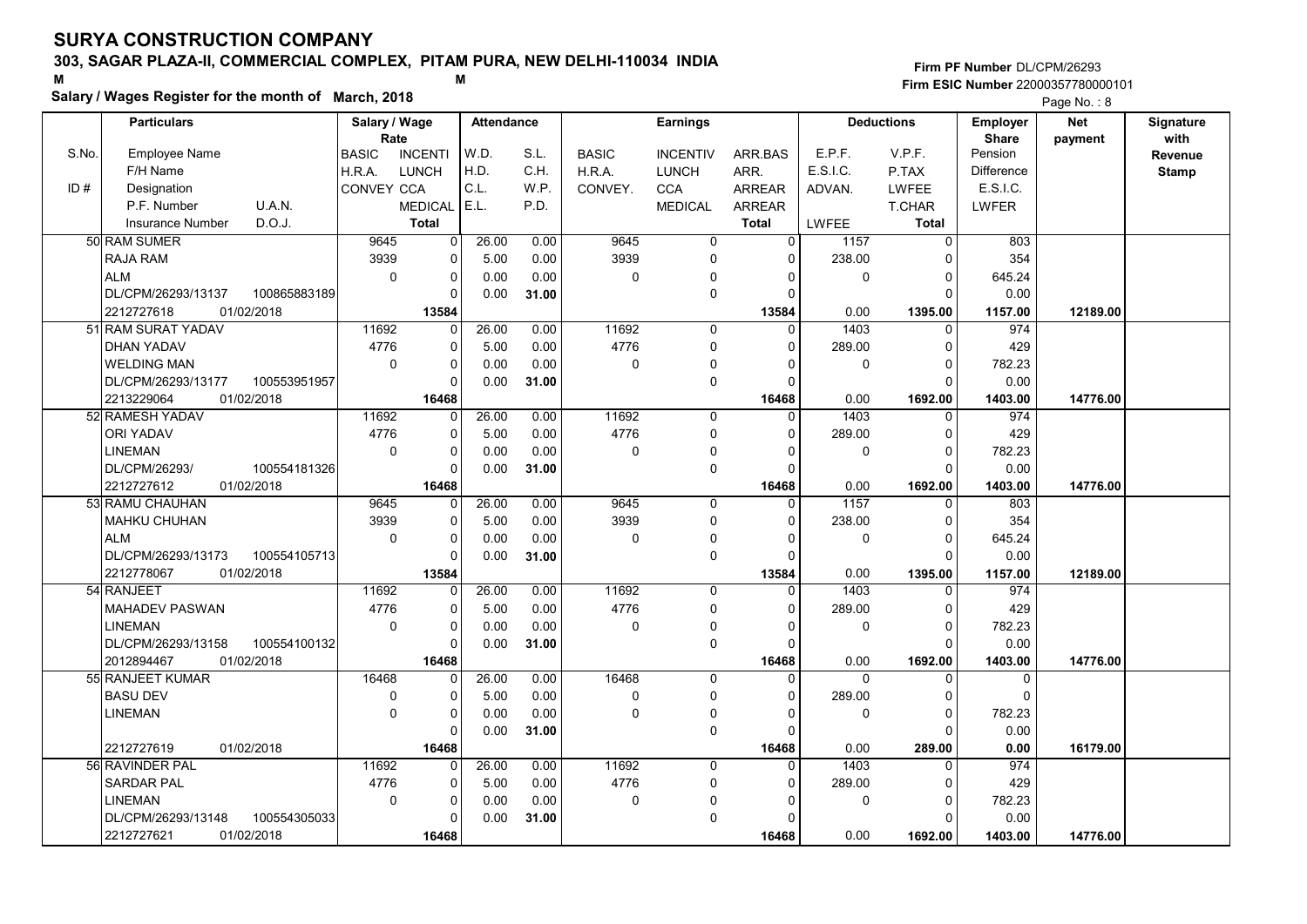# 303, SAGAR PLAZA-II, COMMERCIAL COMPLEX, PITAM PURA, NEW DELHI-110034 INDIA

#### Salary / Wages Register for the month of March, 2018

|       | Salary / wages Register for the month of March, 2018 |                        |                |                   |       |              |                 |                |                |                   |                 | Page No.: 9 |              |
|-------|------------------------------------------------------|------------------------|----------------|-------------------|-------|--------------|-----------------|----------------|----------------|-------------------|-----------------|-------------|--------------|
|       | <b>Particulars</b>                                   | Salary / Wage          |                | <b>Attendance</b> |       |              | <b>Earnings</b> |                |                | <b>Deductions</b> | <b>Employer</b> | <b>Net</b>  | Signature    |
|       |                                                      | Rate                   |                |                   |       |              |                 |                |                |                   | <b>Share</b>    | payment     | with         |
| S.No. | Employee Name                                        | <b>BASIC</b>           | <b>INCENTI</b> | W.D.              | S.L.  | <b>BASIC</b> | <b>INCENTIV</b> | ARR BAS        | E.P.F.         | V.P.F.            | Pension         |             | Revenue      |
|       | F/H Name                                             | <b>LUNCH</b><br>H.R.A. |                | H.D.              | C.H.  | H.R.A.       | <b>LUNCH</b>    | ARR.           | E.S.I.C.       | P.TAX             | Difference      |             | <b>Stamp</b> |
| ID#   | Designation                                          | CONVEY CCA             |                | C.L.              | W.P.  | CONVEY.      | <b>CCA</b>      | <b>ARREAR</b>  | ADVAN.         | <b>LWFEE</b>      | E.S.I.C.        |             |              |
|       | U.A.N.<br>P.F. Number                                |                        | <b>MEDICAL</b> | E.L.              | P.D.  |              | <b>MEDICAL</b>  | <b>ARREAR</b>  |                | <b>T.CHAR</b>     | <b>LWFER</b>    |             |              |
|       | D.O.J.<br><b>Insurance Number</b>                    |                        | <b>Total</b>   |                   |       |              |                 | <b>Total</b>   | LWFEE          | <b>Total</b>      |                 |             |              |
|       | 57 SACHIN KUMAR SHARMA                               | 17040                  | $\overline{0}$ | 26.00             | 0.00  | 17040        | $\overline{0}$  | $\overline{0}$ | $\overline{0}$ | $\overline{0}$    | $\mathbf 0$     |             |              |
|       | <b>SH.NARESH SHARMA</b>                              | 6960                   | 0              | 5.00              | 0.00  | 6960         | $\mathbf 0$     | $\Omega$       | 0.00           | $\Omega$          | $\mathbf 0$     |             |              |
|       | <b>SUPERVISOR</b>                                    | $\mathbf 0$            | 0              | 0.00              | 0.00  | 0            | $\Omega$        | $\Omega$       | 0              | 0                 | 0.00            |             |              |
|       |                                                      |                        | $\Omega$       | 0.00              | 31.00 |              | $\Omega$        | $\Omega$       |                | $\Omega$          | 0.00            |             |              |
|       | <b>EXEMPTED</b><br>$\frac{1}{2}$                     |                        | 24000          |                   |       |              |                 | 24000          | 0.00           | 0.00              | 0.00            | 24000.00    |              |
|       | 58 SACHIN RUHELA                                     | 9645                   | $\Omega$       | 26.00             | 0.00  | 9645         | 0               | $\Omega$       | 1157           | $\Omega$          | 803             |             |              |
|       | <b>LAXMAN SINGH RUHELA</b>                           | 3939                   | 0              | 5.00              | 0.00  | 3939         | $\Omega$        | $\Omega$       | 238.00         | $\Omega$          | 354             |             |              |
|       | <b>ALM</b>                                           | $\mathbf 0$            | 0              | 0.00              | 0.00  | 0            | $\mathbf 0$     | $\Omega$       | 0              | $\overline{0}$    | 645.24          |             |              |
|       | DL/CPM/26293/13143<br>100554085865                   |                        | $\Omega$       | 0.00              | 31.00 |              | $\mathbf 0$     | $\Omega$       |                | $\Omega$          | 0.00            |             |              |
|       | 2212778081<br>01/02/2018                             |                        | 13584          |                   |       |              |                 | 13584          | 0.00           | 1395.00           | 1157.00         | 12189.00    |              |
|       | 59 SANDEEP KUMAR                                     | 9645                   | 0              | 26.00             | 0.00  | 9645         | $\mathbf 0$     | $\mathbf{0}$   | 1157           | $\Omega$          | 803             |             |              |
|       | <b>ROHTASH SINGH</b>                                 | 3939                   | $\Omega$       | 5.00              | 0.00  | 3939         | $\mathbf 0$     | $\Omega$       | 238.00         | $\Omega$          | 354             |             |              |
|       | <b>ALM</b>                                           | $\mathbf 0$            | 0              | 0.00              | 0.00  | 0            | 0               | $\Omega$       | 0              | $\Omega$          | 645.24          |             |              |
|       | DL/CPM/26293/13215<br>100554284008                   |                        | $\Omega$       | 0.00              | 31.00 |              | $\mathbf 0$     | $\Omega$       |                | $\Omega$          | 0.00            |             |              |
|       | 01/02/2018<br>1013583465                             |                        | 13584          |                   |       |              |                 | 13584          | 0.00           | 1395.00           | 1157.00         | 12189.00    |              |
|       | 60 SANJAY                                            | 9645                   | 0              | 26.00             | 0.00  | 9645         | $\mathbf 0$     | $\Omega$       | 1157           | $\Omega$          | 803             |             |              |
|       | <b>BISHAMBER SINGH</b>                               | 3939                   | 0              | 5.00              | 0.00  | 3939         | $\mathbf 0$     | $\Omega$       | 238.00         | $\Omega$          | 354             |             |              |
|       | <b>ALM</b>                                           | $\mathbf 0$            | 0              | 0.00              | 0.00  | $\mathbf 0$  | $\Omega$        | $\Omega$       | 0              | $\mathbf 0$       | 645.24          |             |              |
|       | DL/CPM/26293/13207<br>101024970257                   |                        | U              | 0.00              | 31.00 |              | $\mathbf 0$     | 0              |                | $\Omega$          | 0.00            |             |              |
|       | 1013583422<br>01/02/2018                             |                        | 13584          |                   |       |              |                 | 13584          | 0.00           | 1395.00           | 1157.00         | 12189.00    |              |
|       | 61 SARVAN PAL                                        | 9645                   | $\overline{0}$ | 26.00             | 0.00  | 9645         | $\mathbf 0$     | $\mathbf 0$    | 1157           | $\mathbf 0$       | 803             |             |              |
|       | <b>RAM SAGAR</b>                                     | 3939                   | 0              | 5.00              | 0.00  | 3939         | $\mathbf 0$     | $\Omega$       | 238.00         | $\Omega$          | 354             |             |              |
|       | <b>ALM</b>                                           | $\Omega$               | $\Omega$       | 0.00              | 0.00  | 0            | $\mathbf 0$     | $\Omega$       | 0              | $\Omega$          | 645.24          |             |              |
|       | DL/CPM/26293/13203<br>100879959745                   |                        | 0              | 0.00              | 31.00 |              | $\mathbf 0$     | $\Omega$       |                | $\Omega$          | 0.00            |             |              |
|       | 1013585115<br>01/02/2018                             |                        | 13584          |                   |       |              |                 | 13584          | 0.00           | 1395.00           | 1157.00         | 12189.00    |              |
|       | 62 SATPAL RANGEELA                                   | 11692                  | U              | 26.00             | 0.00  | 11692        | $\Omega$        | $\Omega$       | 1403           | $\Omega$          | 974             |             |              |
|       | OMI                                                  | 4776                   | 0              | 5.00              | 0.00  | 4776         | $\mathbf 0$     | $\Omega$       | 289.00         | $\Omega$          | 429             |             |              |
|       | <b>LINEMAN</b>                                       | $\mathbf 0$            | $\Omega$       | 0.00              | 0.00  | 0            | $\mathbf 0$     | $\Omega$       | 0              | $\Omega$          | 782.23          |             |              |
|       | DL/CPM/26293/13182<br>100865016247                   |                        | $\Omega$       | 0.00              | 31.00 |              | $\mathbf 0$     | $\Omega$       |                | $\Omega$          | 0.00            |             |              |
|       | 2212778090<br>01/02/2018                             |                        | 16468          |                   |       |              |                 | 16468          | 0.00           | 1692.00           | 1403.00         | 14776.00    |              |
|       | 63 SATYA NARAYAN                                     | 9645                   | 0              | 26.00             | 0.00  | 9645         | $\Omega$        | $\Omega$       | 1157           | $\Omega$          | 803             |             |              |
|       | <b>DEVTADIN</b>                                      | 3939                   | 0              | 5.00              | 0.00  | 3939         | $\mathbf 0$     | $\Omega$       | 238.00         | 0                 | 354             |             |              |
|       | <b>ALM</b>                                           | $\mathbf 0$            | 0              | 0.00              | 0.00  | 0            | $\Omega$        | $\Omega$       | 0              | $\Omega$          | 645.24          |             |              |
|       | DL/CPM/26293/13138<br>100553951612                   |                        | U              | 0.00              | 31.00 |              | $\Omega$        | $\Omega$       |                | $\Omega$          | 0.00            |             |              |
|       | 2212727623<br>01/02/2018                             |                        | 13584          |                   |       |              |                 | 13584          | 0.00           | 1395.00           | 1157.00         | 12189.00    |              |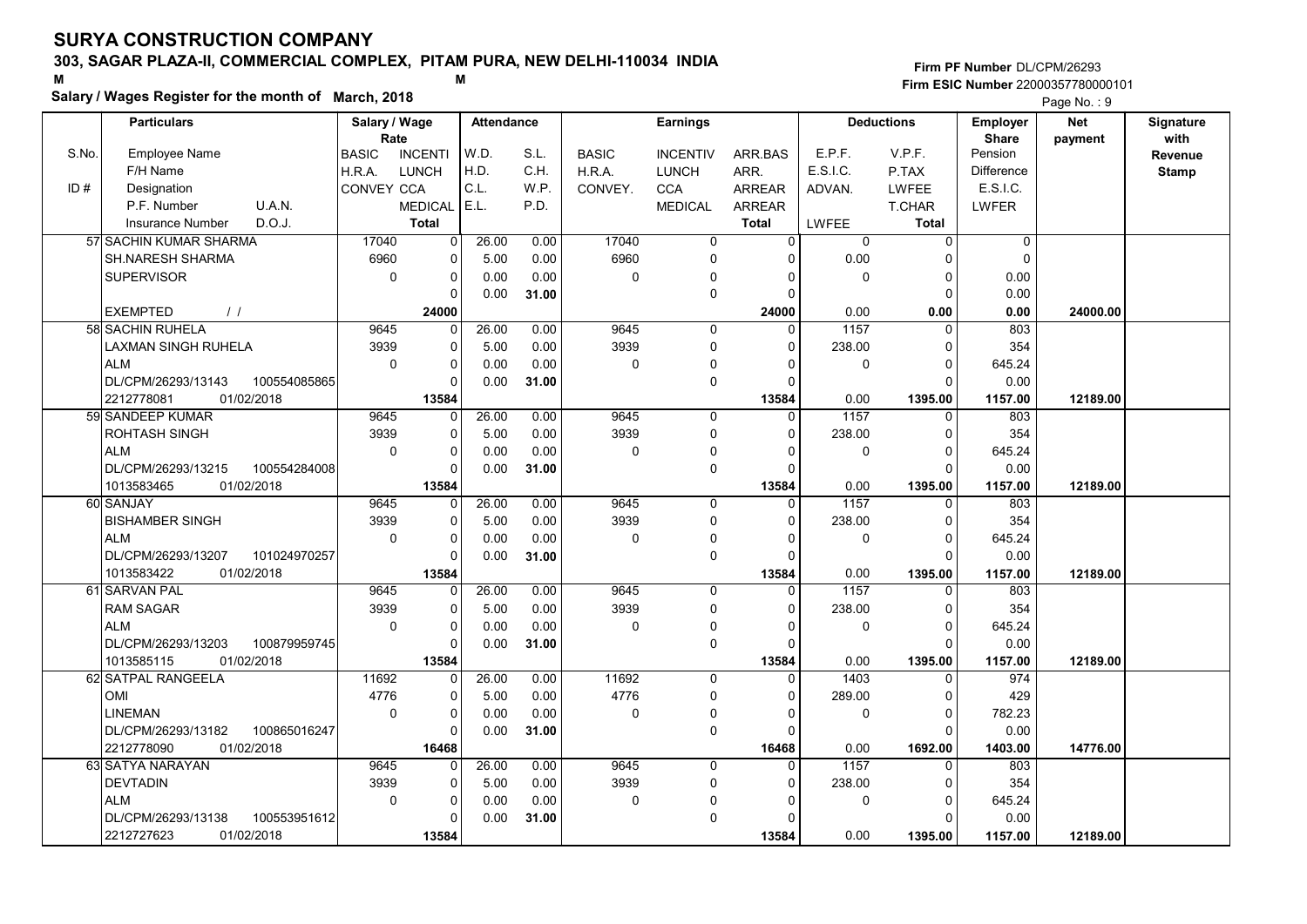# 303, SAGAR PLAZA-II, COMMERCIAL COMPLEX, PITAM PURA, NEW DELHI-110034 INDIA

#### Salary / Wages Register for the month of March, 2018

#### Firm PF Number DL/CPM/26293 M<br>M<br>A M Firm ESIC Number 22000357780000101

|       | <b>Particulars</b>       |              | Salary / Wage        |                         | <b>Attendance</b> |       |              | <b>Earnings</b> |                |                   | <b>Deductions</b> | <b>Employer</b>         | <b>Net</b> | Signature       |
|-------|--------------------------|--------------|----------------------|-------------------------|-------------------|-------|--------------|-----------------|----------------|-------------------|-------------------|-------------------------|------------|-----------------|
| S.No. | Employee Name            |              | Rate<br><b>BASIC</b> | <b>INCENTI</b>          | W.D.              | S.L.  | <b>BASIC</b> | <b>INCENTIV</b> | ARR.BAS        | E.P.F.            | V.P.F.            | <b>Share</b><br>Pension | payment    | with<br>Revenue |
|       | F/H Name                 |              | H.R.A.               | <b>LUNCH</b>            | H.D.              | C.H.  | H.R.A.       | <b>LUNCH</b>    | ARR.           | E.S.I.C.          | P.TAX             | Difference              |            | <b>Stamp</b>    |
| ID#   | Designation              |              | CONVEY CCA           |                         | C.L.              | W.P.  | CONVEY.      | <b>CCA</b>      | <b>ARREAR</b>  | ADVAN.            | <b>LWFEE</b>      | E.S.I.C.                |            |                 |
|       | P.F. Number              | U.A.N.       |                      | <b>MEDICAL</b>          | E.L.              | P.D.  |              | <b>MEDICAL</b>  | <b>ARREAR</b>  |                   | T.CHAR            | LWFER                   |            |                 |
|       | <b>Insurance Number</b>  | D.O.J.       |                      | <b>Total</b>            |                   |       |              |                 | <b>Total</b>   | LWFEE             | <b>Total</b>      |                         |            |                 |
|       | 64 SHIV KUMAR            |              | 11692                | 0                       | 26.00             | 0.00  | 11692        | 0               | $\overline{0}$ | 1403              | $\mathbf{0}$      | 974                     |            |                 |
|       | LAXMAN PRASAD            |              | 4776                 | $\mathbf 0$             | 5.00              | 0.00  | 4776         | $\mathbf 0$     | $\Omega$       | 289.00            | $\mathbf 0$       | 429                     |            |                 |
|       | <b>LINEMAN</b>           |              | $\mathbf 0$          | 0                       | 0.00              | 0.00  | $\mathbf 0$  | 0               | $\Omega$       | 0                 | $\overline{0}$    | 782.23                  |            |                 |
|       | DL/CPM/26293/13166       | 100554085590 |                      | $\Omega$                | 0.00              | 31.00 |              | $\pmb{0}$       | $\Omega$       |                   | $\Omega$          | 0.00                    |            |                 |
|       | 01/02/2018<br>2212727626 |              |                      | 16468                   |                   |       |              |                 | 16468          | 0.00              | 1692.00           | 1403.00                 | 14776.00   |                 |
|       | 65 SHIV NARAYAN          |              | 11692                | $\overline{0}$          | 26.00             | 0.00  | 11692        | $\mathbf 0$     | $\Omega$       | 1403              | $\Omega$          | 974                     |            |                 |
|       | KALLU                    |              | 4776                 | $\mathbf 0$             | 5.00              | 0.00  | 4776         | $\mathbf 0$     | 0              | 289.00            | $\mathbf 0$       | 429                     |            |                 |
|       | <b>LINEMAN</b>           |              | $\Omega$             | $\Omega$                | 0.00              | 0.00  | 0            | $\mathbf 0$     | $\Omega$       | 0                 | $\mathbf 0$       | 782.23                  |            |                 |
|       | DL/CPM/26293/13139       | 100554040850 |                      | $\Omega$                | 0.00              | 31.00 |              | $\mathbf 0$     | $\Omega$       |                   | $\Omega$          | 0.00                    |            |                 |
|       | 2212727628<br>01/02/2018 |              |                      | 16468                   |                   |       |              |                 | 16468          | 0.00              | 1692.00           | 1403.00                 | 14776.00   |                 |
|       | 66 SHREE CHAND           |              | 9645                 | $\mathbf 0$             | 26.00             | 0.00  | 9645         | $\mathbf 0$     | 0              | $\overline{1157}$ | 0                 | 803                     |            |                 |
|       | <b>HARGYAN SINGH</b>     |              | 3939                 | 0                       | 5.00              | 0.00  | 3939         | $\mathbf 0$     | $\Omega$       | 238.00            | $\Omega$          | 354                     |            |                 |
|       | <b>ALM</b>               |              | $\mathbf 0$          | 0                       | 0.00              | 0.00  | 0            | $\mathbf 0$     | 0              | 0                 | $\overline{0}$    | 645.24                  |            |                 |
|       | DL/CPM/26293/13168       | 100553999510 |                      | 0                       | 0.00              | 31.00 |              | $\mathbf 0$     | $\Omega$       |                   | $\Omega$          | 0.00                    |            |                 |
|       | 2212727630<br>01/02/2018 |              |                      | 13584                   |                   |       |              |                 | 13584          | 0.00              | 1395.00           | 1157.00                 | 12189.00   |                 |
|       | 67 SHRIDHAR              |              | 16468                | $\Omega$                | 26.00             | 0.00  | 16468        | $\mathbf 0$     | $\Omega$       | $\overline{0}$    | $\Omega$          | $\mathbf 0$             |            |                 |
|       | <b>SH GANESH YADAV</b>   |              | 0                    | $\Omega$                | 5.00              | 0.00  | $\pmb{0}$    | $\pmb{0}$       | $\Omega$       | 289.00            | $\mathbf 0$       | $\Omega$                |            |                 |
|       | <b>FOREMAN</b>           |              | $\mathbf 0$          | $\mathbf 0$             | 0.00              | 0.00  | $\mathbf 0$  | $\mathbf 0$     | $\Omega$       | 0                 | $\overline{0}$    | 782.23                  |            |                 |
|       |                          |              |                      | $\Omega$                | 0.00              | 31.00 |              | $\mathbf 0$     | 0              |                   | $\Omega$          | 0.00                    |            |                 |
|       | 01/02/2018<br>2212727631 |              |                      | 16468                   |                   |       |              |                 | 16468          | 0.00              | 289.00            | 0.00                    | 16179.00   |                 |
|       | 68 SHYAM LAL             |              | 11692                | $\overline{0}$          | 26.00             | 0.00  | 11692        | $\Omega$        | $\Omega$       | 1403              | $\Omega$          | 974                     |            |                 |
|       | <b>CHANDER BHAN</b>      |              | 4776                 | $\Omega$                | 5.00              | 0.00  | 4776         | $\mathbf 0$     | $\Omega$       | 289.00            | $\Omega$          | 429                     |            |                 |
|       | <b>LINEMAN</b>           |              | $\mathbf 0$          | $\mathbf 0$             | 0.00              | 0.00  | 0            | 0               | 0              | 0                 | $\mathbf 0$       | 782.23                  |            |                 |
|       | DL/CPM/26293/13155       | 100553926068 |                      | $\Omega$                | 0.00              | 31.00 |              | $\pmb{0}$       | 0              |                   | $\Omega$          | 0.00                    |            |                 |
|       | 01/02/2018<br>2212731715 |              |                      | 16468                   |                   |       |              |                 | 16468          | 0.00              | 1692.00           | 1403.00                 | 14776.00   |                 |
|       | 69 SIVASANKAR            |              | 9645                 | $\Omega$                | 21.00             | 0.00  | 8712         | $\Omega$        | $\Omega$       | 1045              | $\Omega$          | 726                     |            |                 |
|       | <b>DEVTA DEEN</b>        |              | 3939                 | $\mathbf 0$             | 5.00              | 0.00  | 3558         | $\mathbf 0$     | $\Omega$       | 215.00            | $\mathbf 0$       | 319                     |            |                 |
|       | <b>ALM</b>               |              | $\mathbf 0$          | $\mathbf 0$             | 1.00              | 3.00  | 0            | $\mathbf 0$     | 0              | 0                 | $\mathbf 0$       | 582.83                  |            |                 |
|       | DL/CPM/26293/13195       | 100553951599 |                      | $\Omega$                | 1.00              | 28.00 |              | $\mathbf 0$     | $\Omega$       |                   | $\Omega$          | 0.00                    |            |                 |
|       | 2214020859<br>01/02/2018 |              |                      | 13584                   |                   |       |              |                 | 12270          | 0.00              | 1260.00           | 1045.00                 | 11010.00   |                 |
|       | 70 SOMPAL SINGH          |              | 9645                 | 0                       | 26.00             | 0.00  | 9645         | $\mathbf 0$     | $\Omega$       | 1157              | $\mathbf 0$       | 803                     |            |                 |
|       | <b>TOTA RAM</b>          |              | 3939                 | 0                       | 5.00              | 0.00  | 3939         | $\mathbf 0$     | 0              | 238.00            | 0                 | 354                     |            |                 |
|       | <b>ALM</b>               |              | $\mathbf 0$          | $\mathbf 0$<br>$\Omega$ | 0.00              | 0.00  | 0            | 0               | $\Omega$       | 0                 | $\overline{0}$    | 645.24                  |            |                 |
|       | DL/CPM/26293/13180       | 100554397744 |                      |                         | 0.00              | 31.00 |              | $\pmb{0}$       | $\Omega$       |                   | 0                 | 0.00                    |            |                 |
|       | 2212727633<br>01/02/2018 |              |                      | 13584                   |                   |       |              |                 | 13584          | 0.00              | 1395.00           | 1157.00                 | 12189.00   |                 |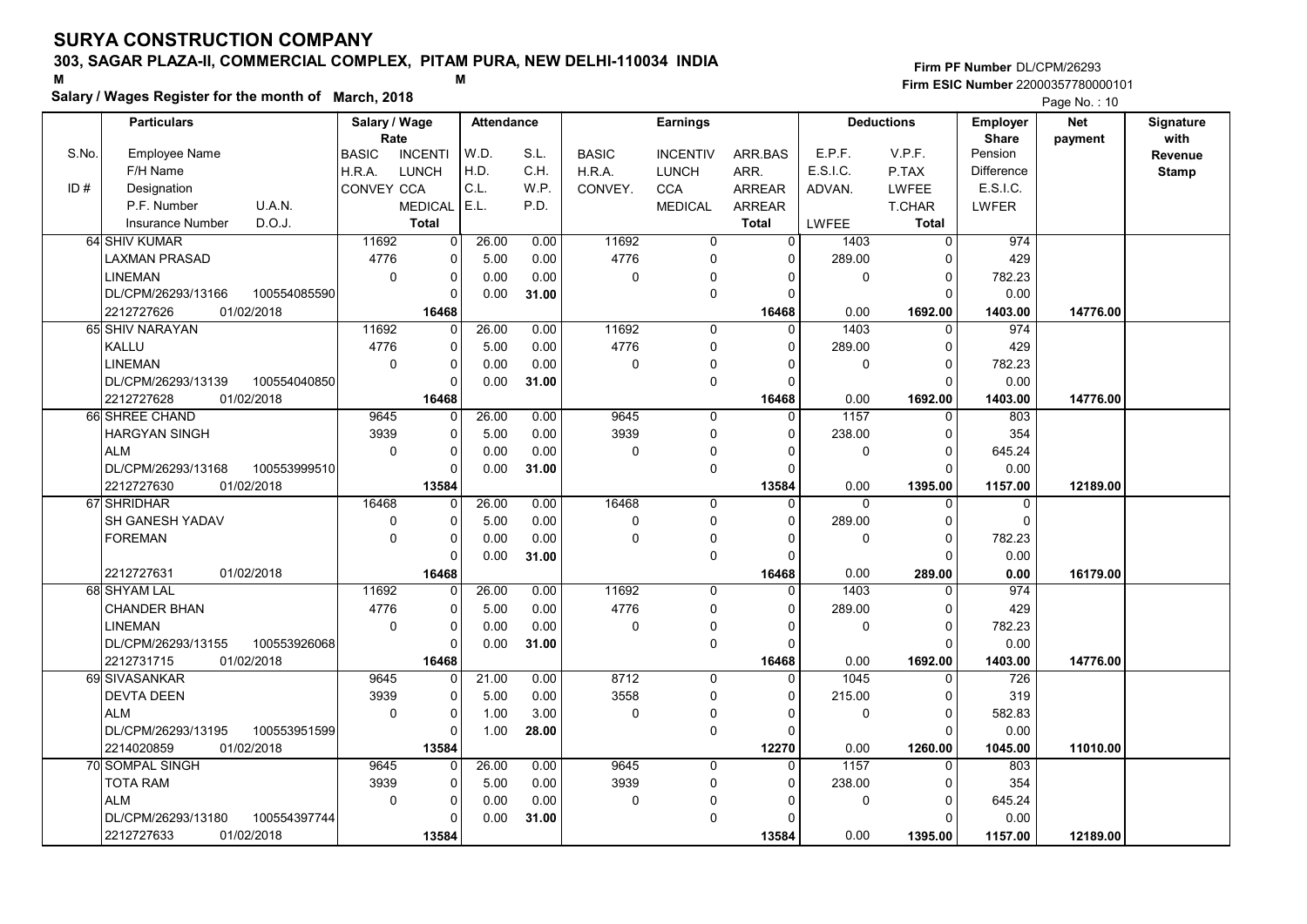# 303, SAGAR PLAZA-II, COMMERCIAL COMPLEX, PITAM PURA, NEW DELHI-110034 INDIA

Salary / Wages Register for the month of March, 2018

#### Firm PF Number DL/CPM/26293 M<br>M<br>A M Firm ESIC Number 22000357780000101

|       | <b>Particulars</b>                 | Salary / Wage        |                       | <b>Attendance</b> |       |              | <b>Earnings</b>         |                |             | <b>Deductions</b>       | <b>Employer</b>         | <b>Net</b> | Signature<br>with |
|-------|------------------------------------|----------------------|-----------------------|-------------------|-------|--------------|-------------------------|----------------|-------------|-------------------------|-------------------------|------------|-------------------|
| S.No. | Employee Name                      | Rate<br><b>BASIC</b> | <b>INCENTI</b>        | W.D.              | S.L.  | <b>BASIC</b> | <b>INCENTIV</b>         | ARR.BAS        | E.P.F.      | V.P.F.                  | <b>Share</b><br>Pension | payment    | Revenue           |
|       | F/H Name                           | H.R.A.               | <b>LUNCH</b>          | H.D.              | C.H.  | H.R.A.       | <b>LUNCH</b>            | ARR.           | E.S.I.C.    | P.TAX                   | <b>Difference</b>       |            | <b>Stamp</b>      |
| ID#   | Designation                        | CONVEY CCA           |                       | C.L.              | W.P.  | CONVEY.      | <b>CCA</b>              | <b>ARREAR</b>  | ADVAN.      | <b>LWFEE</b>            | E.S.I.C.                |            |                   |
|       | P.F. Number<br>U.A.N.              |                      | MEDICAL E.L.          |                   | P.D.  |              | <b>MEDICAL</b>          | ARREAR         |             | T.CHAR                  | LWFER                   |            |                   |
|       | D.O.J.<br><b>Insurance Number</b>  |                      | <b>Total</b>          |                   |       |              |                         | <b>Total</b>   | LWFEE       | <b>Total</b>            |                         |            |                   |
|       | 71 SONE LAL                        | 9645                 | $\overline{0}$        | 26.00             | 0.00  | 9645         | 0                       | 0              | 1157        | $\overline{0}$          | 803                     |            |                   |
|       | <b>JAGDISH PRASAD</b>              | 3939                 | $\mathbf 0$           | 5.00              | 0.00  | 3939         | $\mathbf 0$             | $\Omega$       | 238.00      | $\Omega$                | 354                     |            |                   |
|       | <b>ALM</b>                         | $\mathbf 0$          | 0                     | 0.00              | 0.00  | $\mathbf 0$  | $\mathbf{0}$            | $\Omega$       | $\mathbf 0$ | $\Omega$                | 645.24                  |            |                   |
|       | DL/CPM/26293/13176<br>100554016682 |                      | $\Omega$              | 0.00              | 31.00 |              | $\mathbf 0$             | $\Omega$       |             | $\Omega$                | 0.00                    |            |                   |
|       | 01/02/2018<br>2212815710           |                      | 13584                 |                   |       |              |                         | 13584          | 0.00        | 1395.00                 | 1157.00                 | 12189.00   |                   |
|       | 72 SONU                            | 11692                | $\Omega$              | 26.00             | 0.00  | 11692        | $\mathbf 0$             | $\Omega$       | 1403        | $\mathbf{0}$            | 974                     |            |                   |
|       | <b>JAYPAL</b>                      | 4776                 | $\Omega$              | 5.00              | 0.00  | 4776         | $\mathbf 0$             | $\Omega$       | 289.00      | $\mathbf 0$             | 429                     |            |                   |
|       | <b>LINEMAN</b>                     | $\Omega$             | 0                     | 0.00              | 0.00  | $\mathbf 0$  | $\mathbf 0$             | $\Omega$       | 0           | $\Omega$                | 782.23                  |            |                   |
|       | DL/CPM/26293/13210<br>101112215587 |                      | $\Omega$              | 0.00              | 31.00 |              | $\mathbf 0$             | $\Omega$       |             | $\Omega$                | 0.00                    |            |                   |
|       | 1115089021<br>01/02/2018           |                      | 16468                 |                   |       |              |                         | 16468          | 0.00        | 1692.00                 | 1403.00                 | 14776.00   |                   |
|       | 73 SUBHASH SINGH                   | 11692                | $\Omega$              | 26.00             | 0.00  | 11692        | $\mathbf 0$             | $\Omega$       | 1403        | $\mathbf 0$             | 974                     |            |                   |
|       | <b>BALWANT SINGH</b>               | 4776                 | 0                     | 5.00              | 0.00  | 4776         | $\mathbf 0$             | $\Omega$       | 289.00      | $\Omega$                | 429                     |            |                   |
|       | <b>LINEMAN</b>                     | $\mathbf 0$          | 0                     | 0.00              | 0.00  | $\Omega$     | $\mathbf 0$             | $\Omega$       | 0           | $\mathbf 0$             | 782.23                  |            |                   |
|       | DL/CPM/26293/13174<br>100553895909 |                      | $\mathbf 0$           | 0.00              | 31.00 |              | 0                       | $\mathbf 0$    |             | $\Omega$                | 0.00                    |            |                   |
|       | 2212778099<br>01/02/2018           |                      | 16468                 |                   |       |              |                         | 16468          | 0.00        | 1692.00                 | 1403.00                 | 14776.00   |                   |
|       | 74 SUBHASH YADAV                   | 11692                | $\Omega$              | 26.00             | 0.00  | 11692        | $\mathbf 0$             | $\overline{0}$ | 1403        | $\mathbf{0}$            | 974                     |            |                   |
|       | <b>BANSU YADAV</b>                 | 4776                 | $\mathbf 0$           | 5.00              | 0.00  | 4776         | $\mathbf 0$             | $\Omega$       | 289.00      | $\Omega$                | 429                     |            |                   |
|       | <b>LINEMAN</b>                     | $\mathbf 0$          | 0                     | 0.00              | 0.00  | $\mathbf 0$  | 0                       | $\Omega$       | 0           | $\mathbf 0$             | 782.23                  |            |                   |
|       | DL/CPM/26293/13149<br>100859072541 |                      | $\mathbf 0$           | 0.00              | 31.00 |              | $\mathbf 0$             | $\Omega$       |             | $\Omega$                | 0.00                    |            |                   |
|       | 2212731717<br>01/02/2018           |                      | 16468                 |                   |       |              |                         | 16468          | 0.00        | 1692.00                 | 1403.00                 | 14776.00   |                   |
|       | <b>75 SUKHBIR SINGH</b>            | 9645                 | $\Omega$              | 26.00             | 0.00  | 9645         | $\Omega$                | $\Omega$       | 1157        | $\Omega$                | 803                     |            |                   |
|       | <b>VIJAY PAL SINGH</b>             | 3939                 | $\Omega$              | 5.00              | 0.00  | 3939         | $\Omega$                | $\Omega$       | 238.00      | $\Omega$                | 354                     |            |                   |
|       | <b>ALM</b>                         | 0                    | $\mathbf 0$           | 0.00              | 0.00  | 0            | $\Omega$                | $\Omega$       | 0           | $\mathbf 0$             | 645.24                  |            |                   |
|       | DL/CPM/26293/13178<br>100554419717 |                      | $\Omega$              | 0.00              | 31.00 |              | $\mathbf 0$             | $\Omega$       |             | $\Omega$                | 0.00                    |            |                   |
|       | 01/02/2018<br>1012769880           |                      | 13584                 |                   |       |              |                         | 13584          | 0.00        | 1395.00                 | 1157.00                 | 12189.00   |                   |
|       | 76 SUMIT                           | 17040                | $\Omega$              | 26.00             | 0.00  | 17040        | $\Omega$                | $\Omega$       | $\Omega$    | $\Omega$                | $\Omega$                |            |                   |
|       | SH HARBIR SINGH CHAND              | 6960                 | $\mathbf 0$           | 5.00              | 0.00  | 6960         | $\mathbf 0$             | $\Omega$       | 0.00        | $\Omega$                | $\mathbf 0$             |            |                   |
|       | <b>SUPERVISOR</b>                  | $\mathbf 0$          | $\mathbf 0$           | 0.00              | 0.00  | 0            | $\mathbf{0}$            | $\mathbf{0}$   | $\mathbf 0$ | $\mathbf 0$             | 0.00                    |            |                   |
|       |                                    |                      | $\Omega$              | 0.00              | 31.00 |              | $\mathbf 0$             | $\Omega$       |             | $\Omega$                | 0.00                    |            |                   |
|       | <b>EXEMPTED</b><br>01/02/2018      |                      | 24000                 |                   |       |              |                         | 24000          | 0.00        | 0.00                    | 0.00                    | 24000.00   |                   |
|       | 77 SUNIL                           | 11692                | $\Omega$              | 17.00             | 0.00  | 7920         | $\mathbf 0$             | $\Omega$       | 950         | $\mathbf{0}$            | 660                     |            |                   |
|       | <b>RAM KUMAR</b>                   | 4776                 | $\mathbf 0$           | 3.00              | 0.00  | 3235         | $\mathbf 0$             | 0              | 196.00      | $\mathbf 0$             | 290                     |            |                   |
|       | <b>LINEMAN</b>                     | 0                    | $\pmb{0}$<br>$\Omega$ | 0.00              | 10.00 | 0            | $\Omega$<br>$\mathbf 0$ | $\Omega$       | 0           | $\mathbf 0$<br>$\Omega$ | 529.86                  |            |                   |
|       | DL/CPM/26293/13211<br>100458417024 |                      |                       | 1.00              | 21.00 |              |                         | $\Omega$       |             |                         | 0.00                    |            |                   |
|       | 1013742900<br>01/02/2018           |                      | 16468                 |                   |       |              |                         | 11155          | 0.00        | 1146.00                 | 950.00                  | 10009.00   |                   |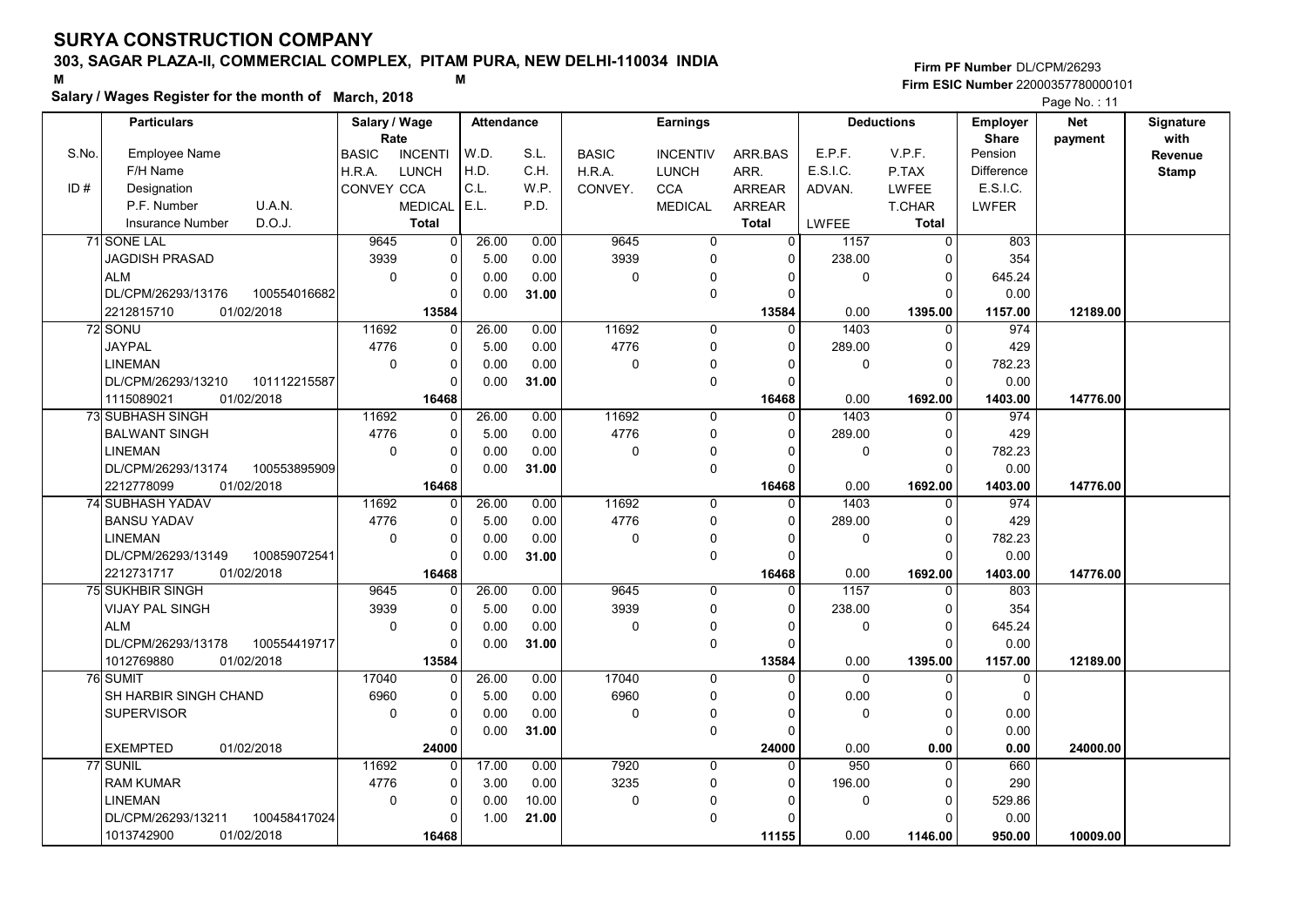# 303, SAGAR PLAZA-II, COMMERCIAL COMPLEX, PITAM PURA, NEW DELHI-110034 INDIA

#### Salary / Wages Register for the month of March, 2018

#### Firm PF Number DL/CPM/26293 M<br>M<br>A M Firm ESIC Number 22000357780000101

|       | <b>Particulars</b>                 | Salary / Wage        |                | <b>Attendance</b> |       |              | <b>Earnings</b> |                |              | <b>Deductions</b> | <b>Employer</b>         | <b>Net</b> | Signature       |
|-------|------------------------------------|----------------------|----------------|-------------------|-------|--------------|-----------------|----------------|--------------|-------------------|-------------------------|------------|-----------------|
| S.No. | Employee Name                      | Rate<br><b>BASIC</b> | <b>INCENTI</b> | W.D.              | S.L.  | <b>BASIC</b> | <b>INCENTIV</b> | ARR.BAS        | E.P.F.       | V.P.F.            | <b>Share</b><br>Pension | payment    | with<br>Revenue |
|       | F/H Name                           | H.R.A.               | <b>LUNCH</b>   | H.D.              | C.H.  | H.R.A.       | <b>LUNCH</b>    | ARR.           | E.S.I.C.     | P.TAX             | Difference              |            | <b>Stamp</b>    |
| ID#   | Designation                        | CONVEY CCA           |                | C.L.              | W.P.  | CONVEY.      | CCA             | <b>ARREAR</b>  | ADVAN.       | <b>LWFEE</b>      | E.S.I.C.                |            |                 |
|       | P.F. Number<br>U.A.N.              |                      | <b>MEDICAL</b> | E.L.              | P.D.  |              | <b>MEDICAL</b>  | ARREAR         |              | T.CHAR            | LWFER                   |            |                 |
|       | D.O.J.<br><b>Insurance Number</b>  |                      | <b>Total</b>   |                   |       |              |                 | <b>Total</b>   | <b>LWFEE</b> | Total             |                         |            |                 |
|       | <b>78 SURENDER KUMAR</b>           | 11692                | $\overline{0}$ | 26.00             | 0.00  | 11692        | 0               | $\overline{0}$ | 1403         | $\mathbf 0$       | 974                     |            |                 |
|       | <b>BABU RAM PAL</b>                | 4776                 | $\mathbf 0$    | 5.00              | 0.00  | 4776         | 0               | $\Omega$       | 289.00       | $\mathbf 0$       | 429                     |            |                 |
|       | <b>LINEMAN</b>                     | $\mathbf 0$          | 0              | 0.00              | 0.00  | 0            | $\mathbf{0}$    | $\Omega$       | 0            | $\mathbf 0$       | 782.23                  |            |                 |
|       | DL/CPM/26293/13146<br>100553885497 |                      | $\Omega$       | 0.00              | 31.00 |              | $\mathbf 0$     | $\Omega$       |              | $\Omega$          | 0.00                    |            |                 |
|       | 1013668674<br>01/02/2018           |                      | 16468          |                   |       |              |                 | 16468          | 0.00         | 1692.00           | 1403.00                 | 14776.00   |                 |
|       | 79 SURENDRA YADAV                  | 11692                | $\mathbf 0$    | 26.00             | 0.00  | 11692        | $\mathbf 0$     | $\Omega$       | 1403         | $\mathbf 0$       | 974                     |            |                 |
|       | <b>JANARDAN</b>                    | 4776                 | 0              | 5.00              | 0.00  | 4776         | $\Omega$        | $\Omega$       | 289.00       | $\mathbf 0$       | 429                     |            |                 |
|       | <b>LINEMAN</b>                     | $\Omega$             | 0              | 0.00              | 0.00  | 0            | $\Omega$        | n              | $\Omega$     | $\mathbf{0}$      | 782.23                  |            |                 |
|       | DL/CPM/26293/12810<br>101167791616 |                      | $\Omega$       | 0.00              | 31.00 |              | $\mathbf 0$     | $\Omega$       |              | $\Omega$          | 0.00                    |            |                 |
|       | 2214309340<br>01/08/2017           |                      | 16468          |                   |       |              |                 | 16468          | 0.00         | 1692.00           | 1403.00                 | 14776.00   |                 |
|       | 80 SURESH PAL                      | 9645                 | 0              | 26.00             | 0.00  | 9645         | 0               | 0              | 1157         | 0                 | 803                     |            |                 |
|       | <b>RAM SAWROOP</b>                 | 3939                 | $\mathbf 0$    | 5.00              | 0.00  | 3939         | $\Omega$        | $\Omega$       | 238.00       | $\mathbf 0$       | 354                     |            |                 |
|       | <b>ALM</b>                         | $\mathbf 0$          | $\mathbf 0$    | 0.00              | 0.00  | 0            | $\mathbf 0$     | $\Omega$       | 0            | $\mathbf 0$       | 645.24                  |            |                 |
|       | DL/CPM/26293/13214<br>100554245775 |                      | $\mathbf 0$    | 0.00              | 31.00 |              | $\mathbf 0$     | $\Omega$       |              | $\Omega$          | 0.00                    |            |                 |
|       | 2109869987<br>01/02/2018           |                      | 13584          |                   |       |              |                 | 13584          | 0.00         | 1395.00           | 1157.00                 | 12189.00   |                 |
|       | 81 SUSHIL KUMAR                    | 11692                | $\Omega$       | 26.00             | 0.00  | 11692        | $\Omega$        | $\Omega$       | 1403         | $\Omega$          | 974                     |            |                 |
|       | <b>KRISHAN PAL</b>                 | 4776                 | $\mathbf 0$    | 5.00              | 0.00  | 4776         | $\mathbf 0$     | $\Omega$       | 289.00       | $\mathbf 0$       | 429                     |            |                 |
|       | <b>LINEMAN</b>                     | $\mathbf 0$          | $\Omega$       | 0.00              | 0.00  | 0            | $\mathbf 0$     | $\Omega$       | 0            | $\mathbf 0$       | 782.23                  |            |                 |
|       | DL/CPM/26293/13169<br>100554061363 |                      | $\mathbf 0$    | 0.00              | 31.00 |              | $\mathbf 0$     | $\Omega$       |              | $\Omega$          | 0.00                    |            |                 |
|       | 2212727635<br>01/02/2018           |                      | 16468          |                   |       |              |                 | 16468          | 0.00         | 1692.00           | 1403.00                 | 14776.00   |                 |
|       | 82 TARANJET SINGH                  | 9645                 | $\Omega$       | 26.00             | 0.00  | 9645         | $\Omega$        | $\Omega$       | 1157         | $\Omega$          | 803                     |            |                 |
|       | <b>VARENDER SINGH</b>              | 3939                 | 0              | 5.00              | 0.00  | 3939         | $\Omega$        | $\Omega$       | 238.00       | $\mathbf 0$       | 354                     |            |                 |
|       | <b>ALM</b>                         | $\mathbf 0$          | 0              | 0.00              | 0.00  | 0            | $\Omega$        | $\Omega$       | 0            | $\pmb{0}$         | 645.24                  |            |                 |
|       | DL/CPM/26293/13209<br>101070380599 |                      | 0              | 0.00              | 31.00 |              | $\mathbf 0$     | $\Omega$       |              | $\mathbf{0}$      | 0.00                    |            |                 |
|       | 01/02/2018<br>1115054642           |                      | 13584          |                   |       |              |                 | 13584          | 0.00         | 1395.00           | 1157.00                 | 12189.00   |                 |
|       | 83 UDAY KUMAR                      | 11692                | 0              | 26.00             | 0.00  | 11692        | $\Omega$        | 0              | 1403         | $\mathbf 0$       | 974                     |            |                 |
|       | TEJU SAH                           | 4776                 | 0              | 5.00              | 0.00  | 4776         | 0               | $\Omega$       | 289.00       | $\mathbf 0$       | 429                     |            |                 |
|       | <b>LINEMAN</b>                     | $\Omega$             | 0              | 0.00              | 0.00  | 0            | $\mathbf 0$     | $\Omega$       | $\mathbf 0$  | $\mathbf 0$       | 782.23                  |            |                 |
|       | DL/CPM/26293/13170<br>100554392617 |                      | $\Omega$       | 0.00              | 31.00 |              | $\Omega$        | $\Omega$       |              | $\Omega$          | 0.00                    |            |                 |
|       | 2212727636<br>01/02/2018           |                      | 16468          |                   |       |              |                 | 16468          | 0.00         | 1692.00           | 1403.00                 | 14776.00   |                 |
|       | 84 UMESH YADAV                     | 9645                 | $\Omega$       | 20.00             | 0.00  | 8400         | $\Omega$        | $\Omega$       | 1008         | $\mathbf{0}$      | 700                     |            |                 |
|       | <b>LAL CHAND</b>                   | 3939                 | $\mathbf 0$    | 5.00              | 0.00  | 3431         | $\mathbf 0$     | $\Omega$       | 208.00       | $\mathbf 0$       | 308                     |            |                 |
|       | <b>ALM</b>                         | $\mathbf 0$          | $\mathbf 0$    | 1.00              | 4.00  | $\mathbf 0$  | $\Omega$        | 0              | $\mathbf{0}$ | $\mathbf 0$       | 561.97                  |            |                 |
|       | DL/CPM/26293/13150<br>100554074851 |                      | $\Omega$       | 1.00              | 27.00 |              | $\mathbf 0$     | $\Omega$       |              | $\Omega$          | 0.00                    |            |                 |
|       | 2212731721<br>01/02/2018           |                      | 13584          |                   |       |              |                 | 11831          | 0.00         | 1216.00           | 1008.00                 | 10615.00   |                 |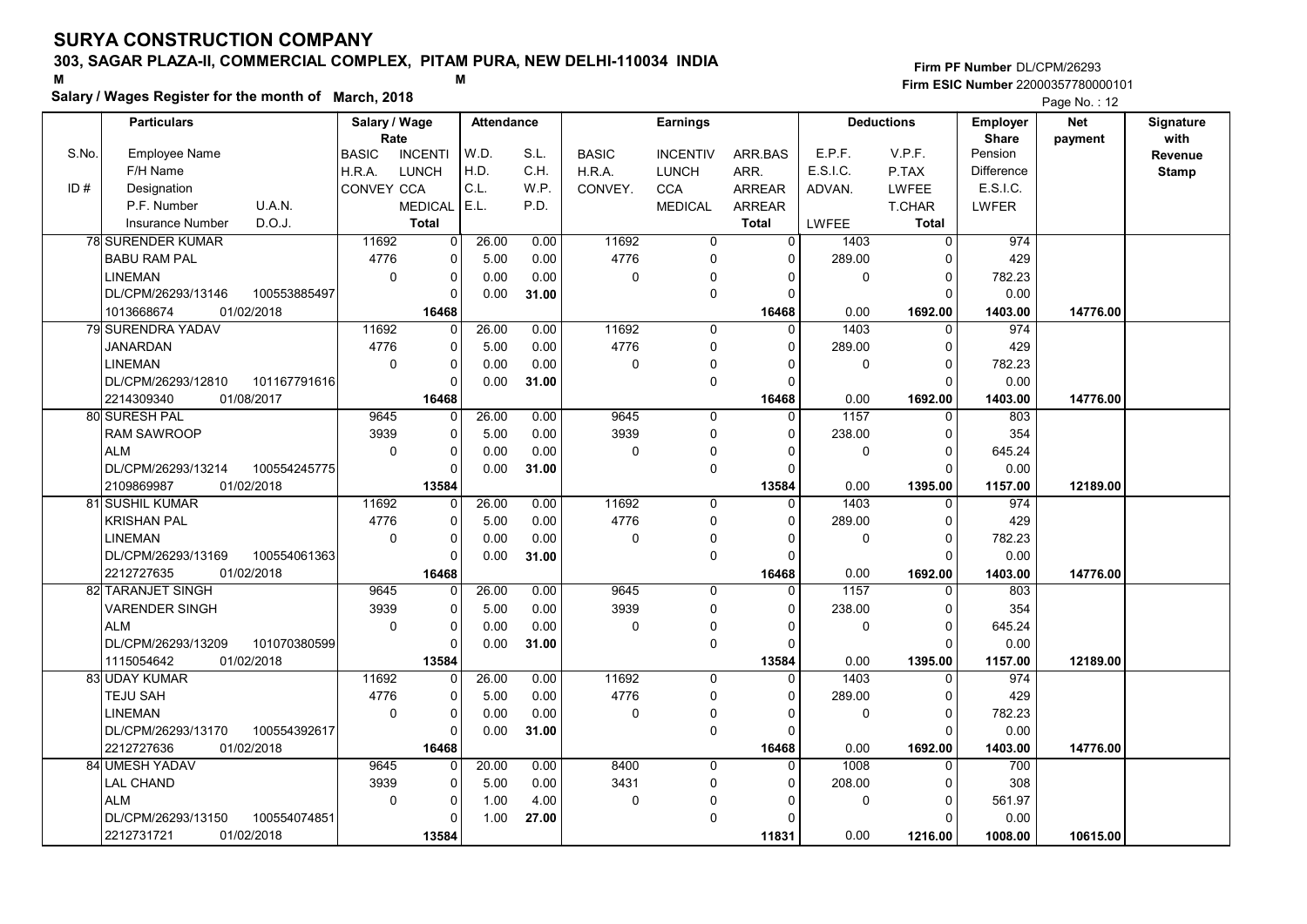# 303, SAGAR PLAZA-II, COMMERCIAL COMPLEX, PITAM PURA, NEW DELHI-110034 INDIA

#### Salary / Wages Register for the month of March, 2018

|       | Salary / Wages Register for the month of March, 2018<br>Page No.: 13 |                                    |                   |              |                 |                  |                      |                   |                         |                   |                  |              |  |
|-------|----------------------------------------------------------------------|------------------------------------|-------------------|--------------|-----------------|------------------|----------------------|-------------------|-------------------------|-------------------|------------------|--------------|--|
|       | <b>Particulars</b>                                                   | Salary / Wage                      | <b>Attendance</b> |              | <b>Earnings</b> |                  | <b>Deductions</b>    |                   | Employer                | <b>Net</b>        | <b>Signature</b> |              |  |
|       |                                                                      | Rate                               |                   |              |                 |                  |                      |                   |                         | <b>Share</b>      | payment          | with         |  |
| S.No. | <b>Employee Name</b>                                                 | <b>BASIC</b><br><b>INCENTI</b>     | W.D.              | S.L.         | <b>BASIC</b>    | <b>INCENTIV</b>  | ARR.BAS              | E.P.F.            | V.P.F.                  | Pension           |                  | Revenue      |  |
|       | F/H Name                                                             | H.R.A.<br><b>LUNCH</b>             | H.D.              | C.H.         | H.R.A.          | <b>LUNCH</b>     | ARR.                 | E.S.I.C.          | P.TAX                   | <b>Difference</b> |                  | <b>Stamp</b> |  |
| ID#   | Designation                                                          | <b>CONVEY CCA</b>                  | C.L.              | W.P.         | CONVEY.         | <b>CCA</b>       | <b>ARREAR</b>        | ADVAN.            | <b>LWFEE</b>            | <b>E.S.I.C.</b>   |                  |              |  |
|       | U.A.N.<br>P.F. Number<br>D.O.J.                                      | <b>MEDICAL</b>                     | E.L.              | P.D.         |                 | <b>MEDICAL</b>   | ARREAR               |                   | T.CHAR                  | <b>LWFER</b>      |                  |              |  |
|       | <b>Insurance Number</b>                                              | <b>Total</b><br>9645               | 26.00             |              | 9645            | $\overline{0}$   | <b>Total</b>         | <b>LWFEE</b>      | Total<br>$\overline{0}$ | 803               |                  |              |  |
|       | 85 VASHIST                                                           | $\overline{0}$<br>3939<br>$\Omega$ |                   | 0.00         | 3939            |                  | $\Omega$<br>$\Omega$ | 1157<br>238.00    |                         | 354               |                  |              |  |
|       | RAM DARSH YADAV<br><b>ALM</b>                                        | $\mathbf 0$<br>$\mathbf 0$         | 5.00<br>0.00      | 0.00<br>0.00 |                 | $\mathbf 0$<br>0 | $\Omega$             | $\mathbf 0$       | $\Omega$<br>0           | 645.24            |                  |              |  |
|       | DL/CPM/26293/13152<br>100554239742                                   | $\Omega$                           | 0.00              | 31.00        | 0               | $\pmb{0}$        |                      |                   | $\Omega$                | 0.00              |                  |              |  |
|       | 2212778139<br>01/02/2018                                             | 13584                              |                   |              |                 |                  | 13584                | 0.00              | 1395.00                 | 1157.00           | 12189.00         |              |  |
|       | 86 VEER PAL                                                          | 9645<br>$\mathbf 0$                | 26.00             | 0.00         | 9645            | 0                | $\Omega$             | 1157              | $\Omega$                | 803               |                  |              |  |
|       | CHHOTE LAL                                                           | 3939<br>$\mathbf 0$                | 5.00              | 0.00         | 3939            | $\mathbf 0$      | $\Omega$             | 238.00            | 0                       | 354               |                  |              |  |
|       | <b>ALM</b>                                                           | $\mathbf 0$<br>$\mathbf 0$         | 0.00              | 0.00         | 0               | $\mathbf 0$      |                      | $\Omega$          | $\Omega$                | 645.24            |                  |              |  |
|       | DL/CPM/26293/13198<br>100553934950                                   | $\Omega$                           | 0.00              | 31.00        |                 | $\mathsf 0$      |                      |                   | $\Omega$                | 0.00              |                  |              |  |
|       | 1013583474<br>01/02/2018                                             | 13584                              |                   |              |                 |                  | 13584                | 0.00              | 1395.00                 | 1157.00           | 12189.00         |              |  |
|       | 87 VEERENDER PAL                                                     | 9645<br>$\Omega$                   | 26.00             | 0.00         | 9645            | $\mathbf 0$      | $\Omega$             | $\overline{1157}$ | $\Omega$                | 803               |                  |              |  |
|       | <b>KEDARI PAL</b>                                                    | 3939<br>$\Omega$                   | 5.00              | 0.00         | 3939            | $\mathsf 0$      | $\Omega$             | 238.00            | $\Omega$                | 354               |                  |              |  |
|       | <b>ALM</b>                                                           | $\Omega$<br>$\Omega$               | 0.00              | 0.00         | 0               | $\mathbf 0$      |                      | $\Omega$          | $\Omega$                | 645.24            |                  |              |  |
|       | DL/CPM/26293/13204<br>100882123999                                   | $\Omega$                           | 0.00              | 31.00        |                 | $\mathbf 0$      | $\Omega$             |                   | $\Omega$                | 0.00              |                  |              |  |
|       | 2212778145<br>01/02/2018                                             | 13584                              |                   |              |                 |                  | 13584                | 0.00              | 1395.00                 | 1157.00           | 12189.00         |              |  |
|       | 88 VIJAY KUMAR                                                       | 11692<br>$\Omega$                  | 26.00             | 0.00         | 11692           | $\Omega$         | $\Omega$             | 1403              | $\Omega$                | 974               |                  |              |  |
|       | SIRJANAND SINGH                                                      | 4776<br>$\mathbf 0$                | 5.00              | 0.00         | 4776            | $\mathbf 0$      | $\Omega$             | 289.00            | $\Omega$                | 429               |                  |              |  |
|       | <b>LINEMAN</b>                                                       | $\mathbf 0$<br>$\mathbf 0$         | 0.00              | 0.00         | 0               | 0                |                      | $\Omega$          | 0                       | 782.23            |                  |              |  |
|       | DL/CPM/26293/13151<br>100554356663                                   | $\Omega$                           | 0.00              | 31.00        |                 | $\mathsf 0$      |                      |                   | $\Omega$                | 0.00              |                  |              |  |
|       | 2212731726<br>01/02/2018                                             | 16468                              |                   |              |                 |                  | 16468                | 0.00              | 1692.00                 | 1403.00           | 14776.00         |              |  |
|       | 89 VIMAL                                                             | 9645<br>$\Omega$                   | 26.00             | 0.00         | 9645            | $\mathbf 0$      | $\Omega$             | 1157              | $\Omega$                | 803               |                  |              |  |
|       | <b>RAM KUMAR</b>                                                     | 3939<br>$\mathbf 0$                | 5.00              | 0.00         | 3939            | $\mathbf 0$      | $\Omega$             | 238.00            | $\Omega$                | 354               |                  |              |  |
|       | <b>ALM</b>                                                           | $\mathbf{0}$<br>$\Omega$           | 0.00              | 0.00         | 0               | 0                |                      | $\Omega$          | $\Omega$                | 645.24            |                  |              |  |
|       | DL/CPM/26293/13201<br>100867854129                                   | 0                                  | 0.00              | 31.00        |                 | $\mathsf 0$      |                      |                   | $\Omega$                | 0.00              |                  |              |  |
|       | 1114771800<br>01/02/2018                                             | 13584                              |                   |              |                 |                  | 13584                | 0.00              | 1395.00                 | 1157.00           | 12189.00         |              |  |
|       | 90 VIPIN KUMAR                                                       | 9645<br>$\Omega$                   | 26.00             | 0.00         | 9645            | $\mathbf 0$      | $\Omega$             | 1157              | $\Omega$                | 803               |                  |              |  |
|       | <b>SHRI KRISHAN</b>                                                  | 3939<br>$\mathbf 0$                | 5.00              | 0.00         | 3939            | $\mathsf 0$      | $\Omega$             | 238.00            | 0                       | 354               |                  |              |  |
|       | <b>ALM</b>                                                           | $\Omega$<br>$\mathbf 0$            | 0.00              | 0.00         | 0               | 0                | O                    | $\Omega$          | 0                       | 645.24            |                  |              |  |
|       | DL/CPM/26293/13172<br>100554348724                                   | $\Omega$                           | 0.00              | 31.00        |                 | $\pmb{0}$        |                      |                   | $\Omega$                | 0.00              |                  |              |  |
|       | 01/02/2018<br>2212728045                                             | 13584                              |                   |              |                 |                  | 13584                | 0.00              | 1395.00                 | 1157.00           | 12189.00         |              |  |
|       | 91 VISHNU PANDIT                                                     | 11692<br>0                         | 26.00             | 0.00         | 11692           | $\Omega$         | $\Omega$             | 1403              | $\Omega$                | 974               |                  |              |  |
|       | KUSHNANDAN PANDIT                                                    | 4776<br>$\mathbf 0$                | 5.00              | 0.00         | 4776            | $\mathbf 0$      | $\Omega$             | 289.00            | 0                       | 429               |                  |              |  |
|       | <b>LINEMAN</b>                                                       | $\mathbf 0$<br>$\mathbf 0$         | 0.00              | 0.00         | 0               | 0                |                      | $\Omega$          | $\Omega$                | 782.23            |                  |              |  |
|       | DL/CPM/26293/<br>100554056390                                        | $\Omega$                           | 0.00              | 31.00        |                 | $\pmb{0}$        |                      |                   | $\Omega$                | 0.00              |                  |              |  |
|       | 2212728050<br>01/02/2018                                             | 16468                              |                   |              |                 |                  | 16468                | 0.00              | 1692.00                 | 1403.00           | 14776.00         |              |  |